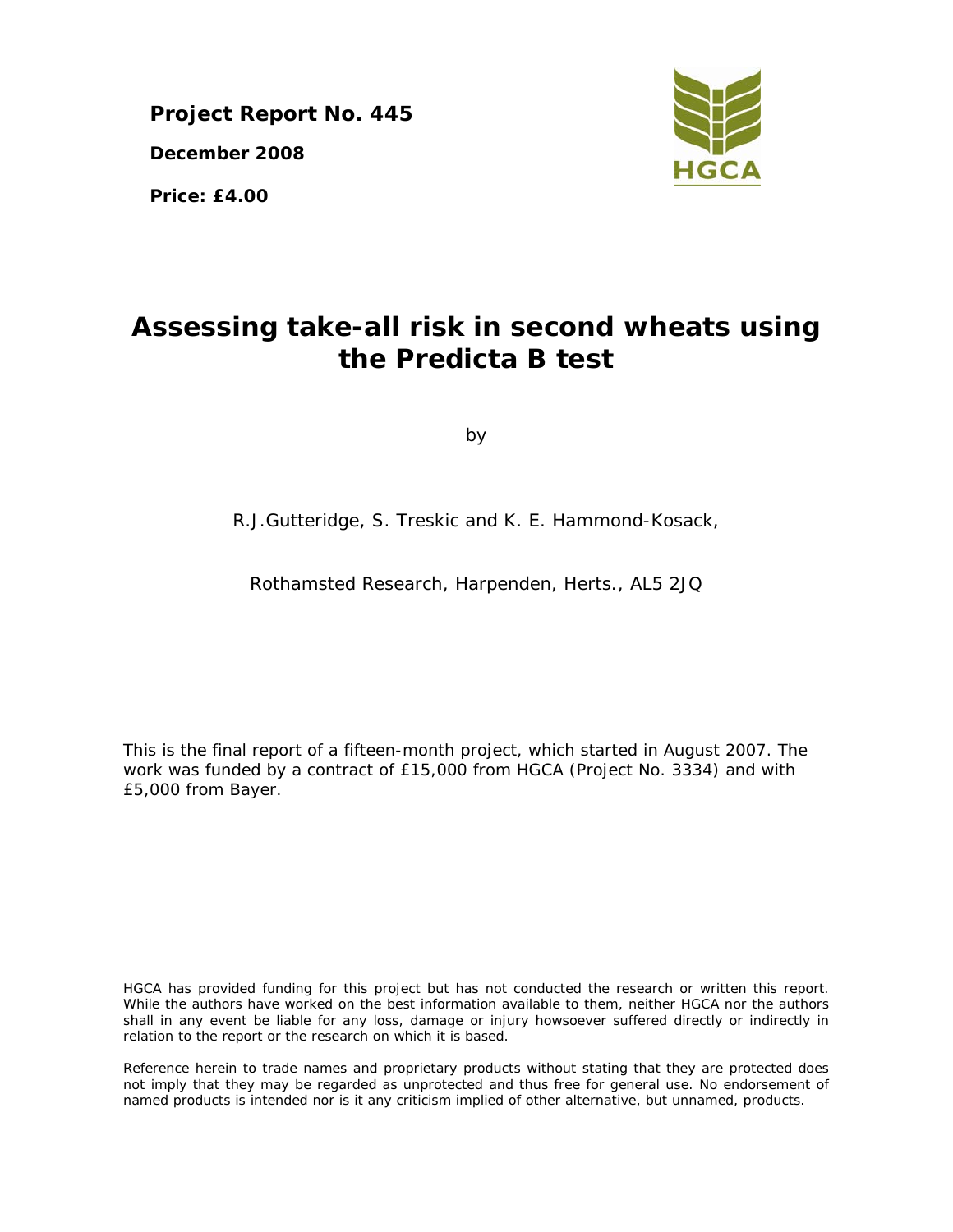## **Contents**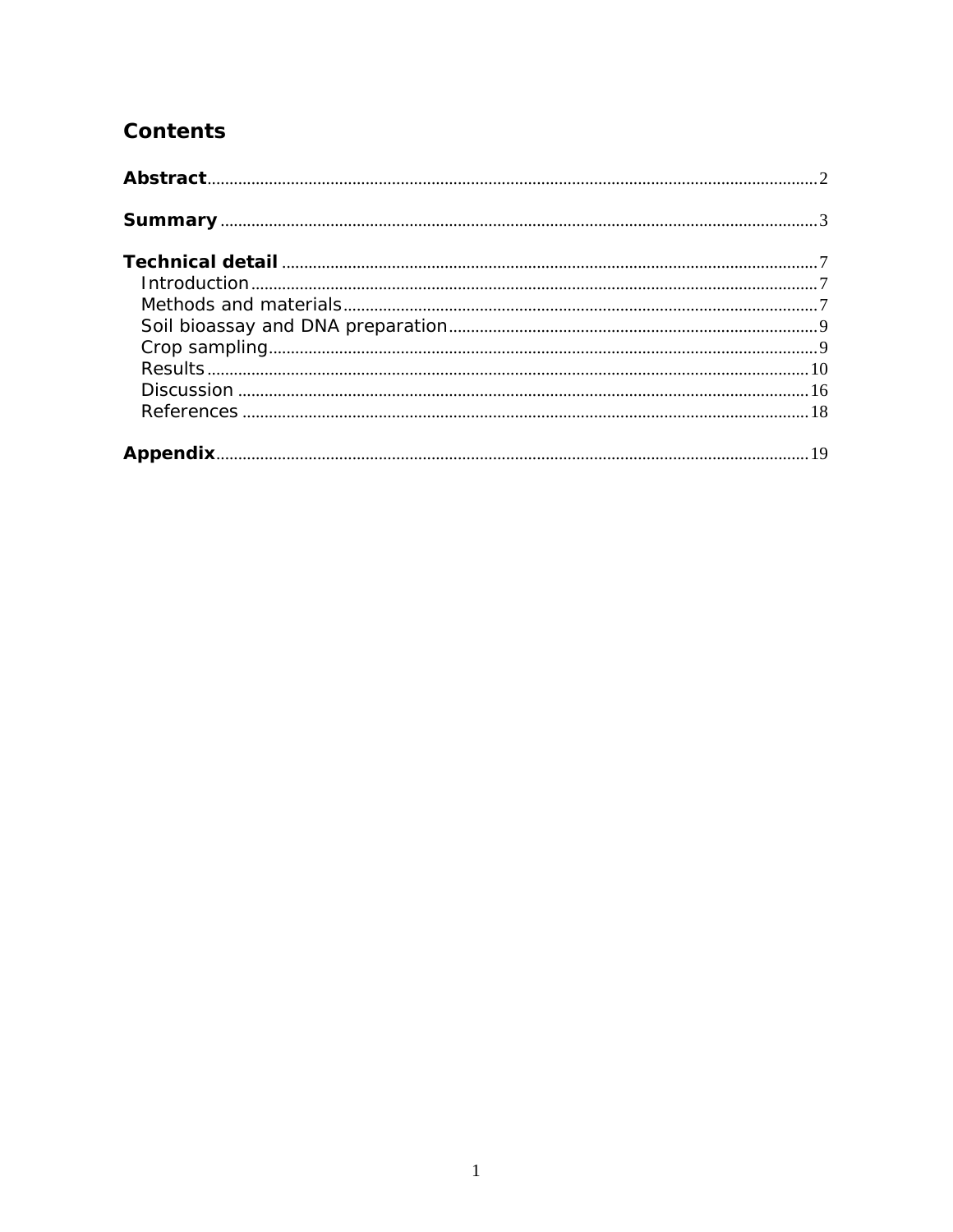## **Abstract**

Soil samples were taken after the first wheat harvest in 2007 from three experiment sites at two locations. Joint replicated soil seedling bioassays and take-all DNA quantification measurement were done on a total of 40 soil samples. A strong positive correlation was found between the take-all infectivity of the soil, as measured by a soil seedling bioassay, and the take-all DNA in the soil in two of the three sites. These two sites had very different soil types. At the third site there was also a positive correlation between the two variables but this was weaker.

Two of the three sites were sown to a second winter wheat in October 2007 and the severity of take-all was assessed in July 2008 on those plots where the take-all DNA and the take-all infectivity of the soil had been measured. On both occasions, there was a strong positive correlation between the infectivity of the soil, measured prior to sowing the crop, and the percentage of plants in the subsequent crop showing moderate or severe disease symptoms. Take-all DNA in the soil, measured prior to sowing the crop, also showed a strong positive correlation with the percentage of plants showing moderate or severe symptoms of the disease in one experiment but the positive correlation was weaker in the second experiment.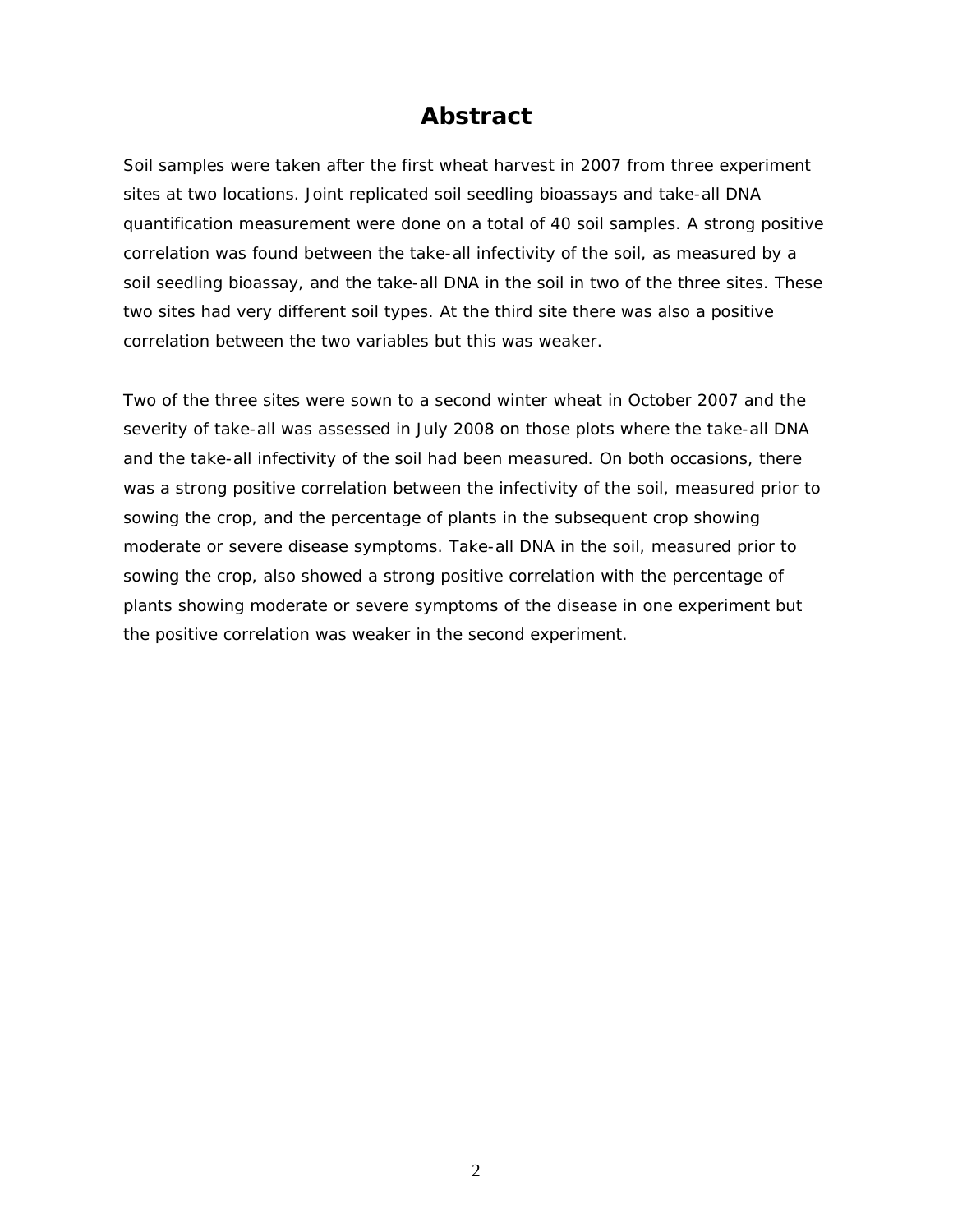## **Summary**

Take-all, caused by the Ascomycete fungus *Gaeumannomyces graminis* var. *tritici*, is a root disease which can occur on wheat, barley, triticale and rye to varying degrees. Severe infection causes a loss in yield and affects grain quality. A recent study at Rothamsted has shown this root disease may have an environmental impact because where severe patches occur more soil mineral N was detected which is available for leaching.

The risk of severe take-all occurring is largely dependent on the amount of inoculum in the soil at the time of sowing. At Rothamsted, detecting this inoculum has been achieved by a soil bioassay, using fully susceptible wheat plants as bait. The amount of infection in the bioassay i.e. the percentage of roots infected gives a measure of the take-all infectivity of the soil and often relates to the severity of the disease in the following susceptible crop. That is, the more roots infected in the bioassay the greater the chance of severe disease occurring in the subsequently sown wheat crop. This method of risk assessment is useful as a research tool. However, this method is not commercially viable because it is both time consuming, labour intensive and also needs controlled environmental conditions (Rothamsted Research Association Newsletter, Issue 27 June 2008).

A direct method for assessing take-all inoculum in the soil has been developed in Australia over the last 9 years and has recently been successfully tested in New Zealand for 3 years. In this direct method, called PreDicta B (www.planthealthaustralia.com.au), the pathogen DNA is detected using real-time PCR. Although wheat-cropping conditions and take-all behaviour are very different in Australia from those in the UK, this method may potentially be useful in assessing risk to second wheats in the UK because: 1) climatic conditions in New Zealand are more akin to the UK; and, 2) take-all epidemics have been developing more quickly over the last 10-15 years, so that amounts of soil inoculum after first wheats are now equivalent to what was previously expected after second wheats. As a consequence inoculum would be more uniformly distributed in a field, although sampling procedures still need careful consideration. In addition, taking advantage of the field trials established within the Defra funded Wheat Genetic Improvement Network (WGIN) core project (www.WGIN.org.uk) for other purposes in Herts, Cambs and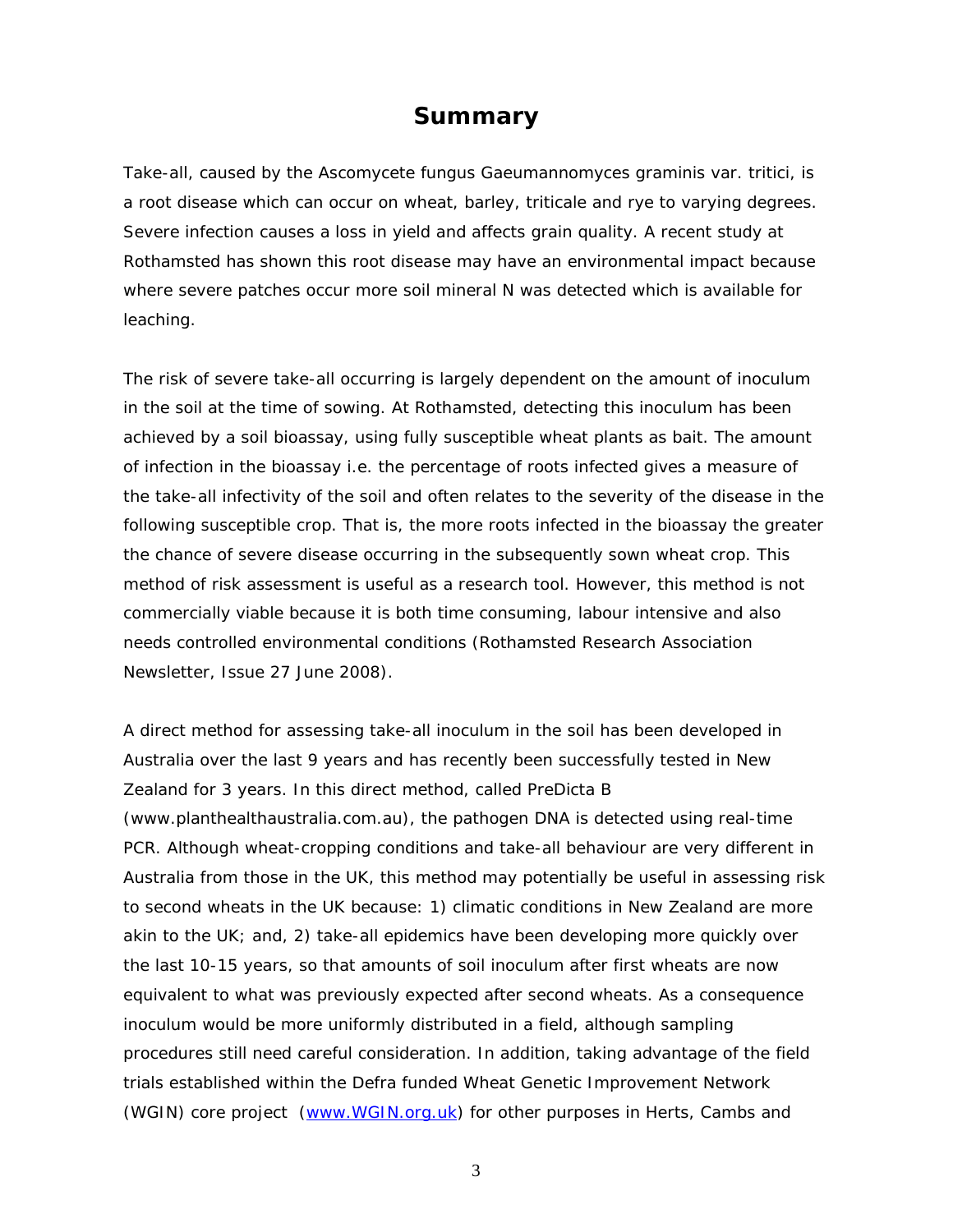Herefordshire we have identified consistent differences post-harvest in take-all levels in the soil between wheat genotypes when grown as first wheats (Rothamsted Research Association Newsletter, Issue 27 June 2008).

The aim of this project was to compare and evaluate the molecular based PCR method for detecting take-all DNA in the soil with the take-all infectivity of the soil, as measured by a seedling bioassay, on the subsequent development of take-all in the following crop. The project had the following specific objectives:

(a) Identify areas (plots) from two pre-existing multifactorial experiments, where inoculum was expected to develop differentially, for soil sampling.

(b) Assess take-all infectivity of the soils by soil core bioassay soon after harvest.

(c) Assess take-all inoculum in soil samples by real time PCR. Soil samples to be taken at the same time as those above.

(d) Assess take-all in the following wheat crop in all plots sampled above.

The two existing field experiments at Rothamsted had contrasting crop sequences and included a one or two year ley of ryegrass, cocksfoot, barren brome or blackgrass, one or two year fallow and continuous wheat.

These sequences were likely to build up different amounts take-all inoculum when winter wheat was introduced to the whole experiment in autumn 2006. Stubble and soil samples were taken after harvest in August 2007. Six random samples, each approximately 10cm deep, were taken from each plot. Soils were crumbled to an even texture, large stones being removed, and a 500g sub-sample taken for DNA analysis. Five pots were filled with the remaining soil (300g/pot) and used for the wheat seedling bioassay.

Recent work at Rothamsted has shown that wheat genotypes can differ in their ability to build up the take-all fungus when grown as a first crop. An opportunity also arose to sample a winter wheat variety trial in Suffolk where differences in take-all inoculum was likely to occur. Soil samples and processing followed the same procedure as above.

#### **Key results**

• In two out of the three experiments there was a strong positive correlation between the percentage of roots infected in the bioassay and the take-all DNA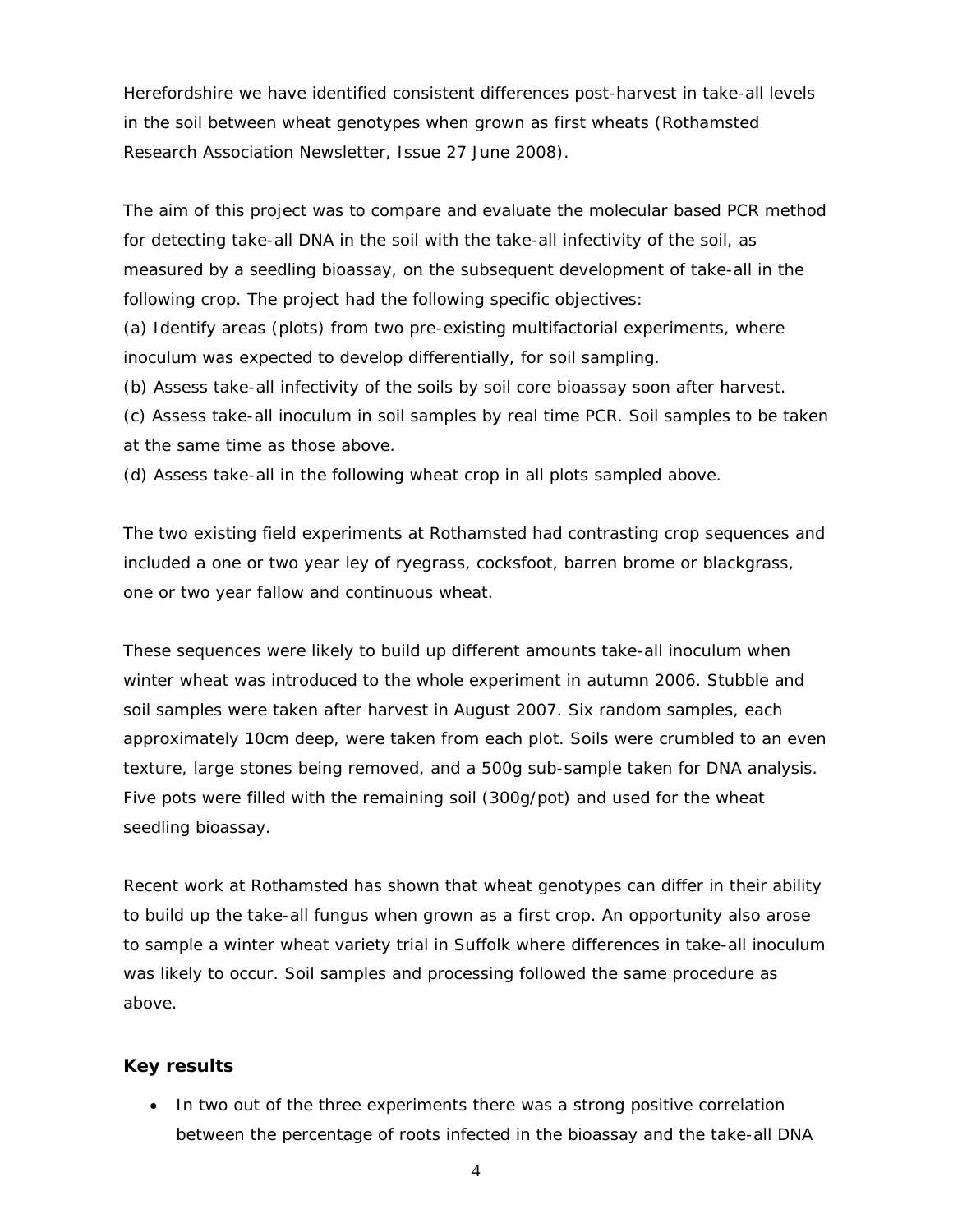detected in the soil. In the third experiment the correlation was weaker but positive.

- The two experiments giving the strong positive correlations were at different locations and on different soil types.
- In the two experiments at Rothamsted, where the severity of take-all was assessed in the following wheat crop, there was a positive correlation between the percentage of plants infected in the bioassay and the percentage of plants with moderate or severe symptoms of take-all.
- At the Rothamsted site, where a strong positive correlation existed between the percentage of roots infected in the bioassay and the take-all DNA detected in the soil there was an equally strong positive relationship between the take-all DNA in the soil and the percentage of plants with moderate or severe symptoms of take-all in the following wheat crop.
- At the second Rothamsted site where a weaker positive correlation had been detected between the soil bioassay results and the take-all DNA detected in the soil, there was also a positive but weaker correlation detected between the take-all DNA in the soil and the percentage of plants with moderate or severe symptoms of take-all in the following wheat crop.
- Future modifications to the preparation of soil samples prior to shipment to Australia for DNA testing are thought likely to increase further the robustness of this rapid test.

#### **Conclusions and implications**

This project confirmed that the bioassay method for detecting the take-all infectivity of the soil is a good indicator of the potential risk of severe disease occurring in a following crop. The positive relationship between the take-all DNA in the soil assessed by the PreDicta B test and the percentage of roots infected in the bioassay in two out of the three sets of data is encouraging. Also this study indicates that the PreDicta B test worked well on two different soil types, namely, loam over clay, Ashley series (Suffolk) and flinty clay loam, Batcombe series (Rothamsted). Further evaluation will be required on small plots as well as on a field scale before this method could be used more widely.

The molecular technique has the distinct advantage in that it both quantifies and predicts take-all inoculum levels in the soil. The PreDicta B test is easier and less time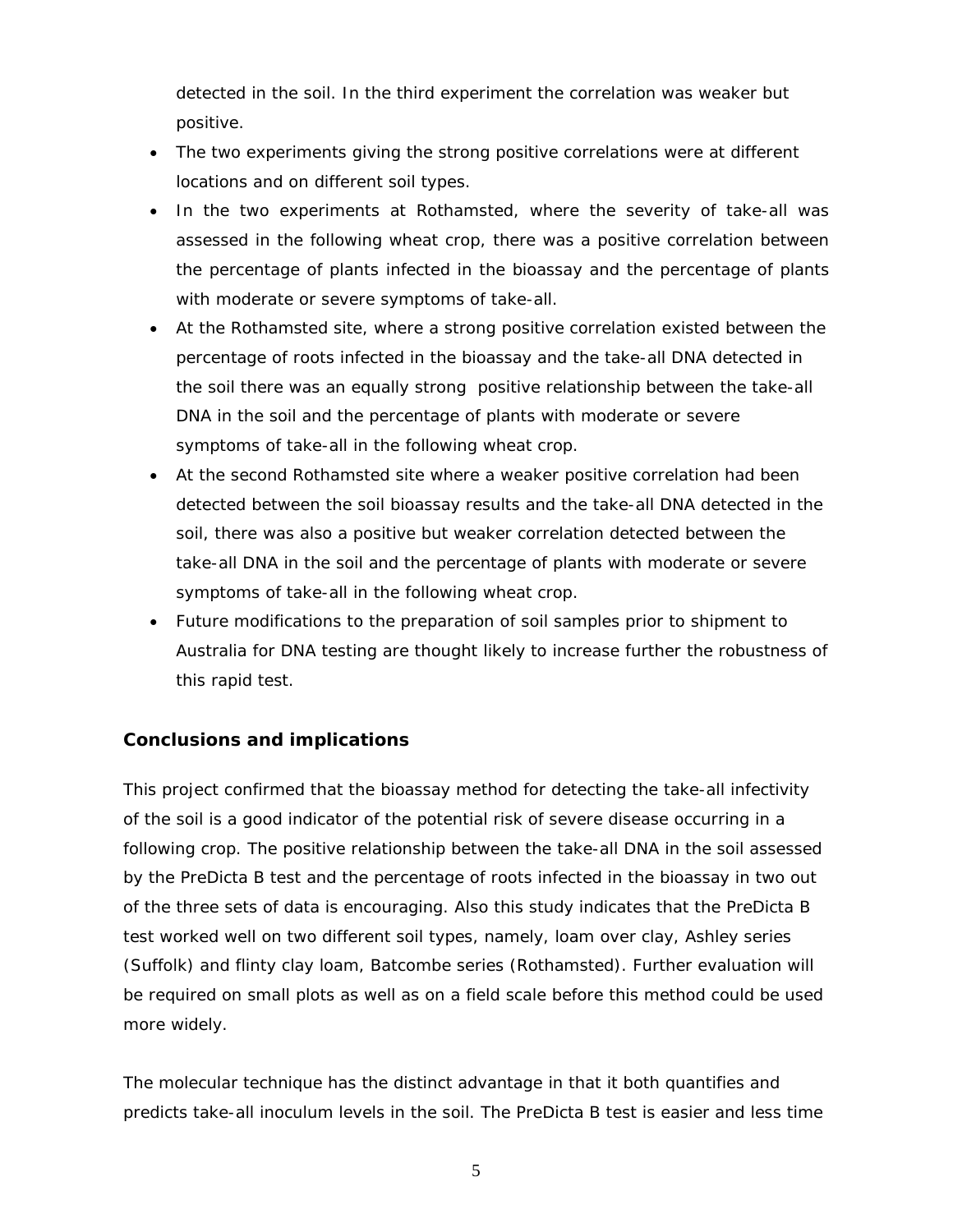consuming and therefore the results were available quicker, even though the samples had to be sent to Australia for testing. The PreDicta B test would allow a more accurate field-by-field risk assessment for take-all. In turn, this may reduce the number of crops at risk from severe take-all by informing the farmer / farm agronomist earlier so that appropriate changes to the rotation could be made when high take-all inoculum levels are detected. The wheat crop is already the most profitable crop in the UK rotation. If wheat prices continue to steadily rise farmers will move towards trying to grow wheat in closer cropping sequences where the risks will be greater from take-all.

Less take-all in second and subsequent wheat crops would result in these crops being grown profitably. Farmers would be more confident that applications of pesticides and fertilizers to second wheat crops will return a high yield and good quality grain. Improved grain quality would be beneficial to the millers and baking industry who would have a greater choice of suitable grain. There may also be significant environmental benefits because water courses surrounding fields in second and third wheat crops may be at a lower risk of diffuse pollution from unused fertiliser applications.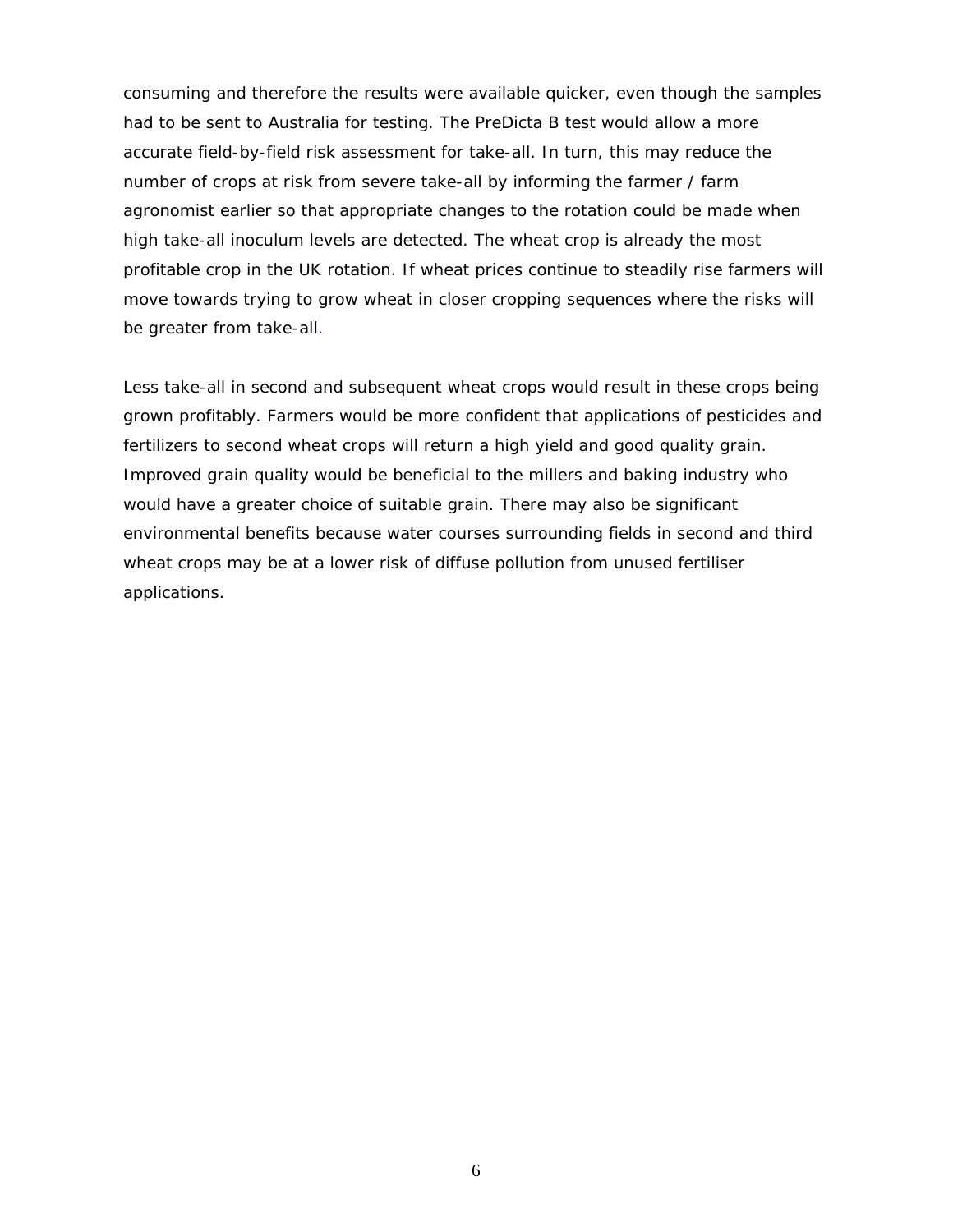## **Technical detail**

### **Introduction**

Take-all disease is usually negligible in first wheat crops grown after 'clean' breakcrops (i.e. in the absence of susceptible grass weeds or volunteers), but second wheat crops can be severely affected. Assessment of the amount of take-all in a crop indicates the damage being done to that crop, but will not indicate the risk to the following crop. This can be achieved by assessing the amount of inoculum of the fungal pathogen in the soil under the previous crop, at least in the early stages of an epidemic, before take-all decline sets in. We have demonstrated this using a soil bioassay. However, this is labour-intensive, needs controlled-environment conditions for plant growth and is, therefore, not commercially viable.

A direct method for assessing take-all inoculum, called PreDicta B, where the pathogen DNA is detected using real-time PCR, has been developed in Australia and recently been tested in New Zealand. The prospect of a quicker, easier test for take-all inoculum would provide farmers with a more informed take-all risk assessment in the intercropping period and thereby avoidance of severely infected crops.

The main aim of this project is to compare and evaluate the molecular based PCR method for detecting take-all DNA in the soil with the take-all infectivity of the soil, as measured by a seedling bioassay, on the subsequent development of take-all in the following crop.

### **Methods and materials**

Two field experiments at Rothamsted provided wheat sequences which ranged from first wheat after a one or two year break to continuous wheat. These were expected to generate different amounts of take-all inoculum after the 2007 harvest.

#### **Main purpose of pre-existing experiments**

A previous experiment at Rothamsted had shown that different short term grass leys can affect development of take-all and take-all suppression in wheat grown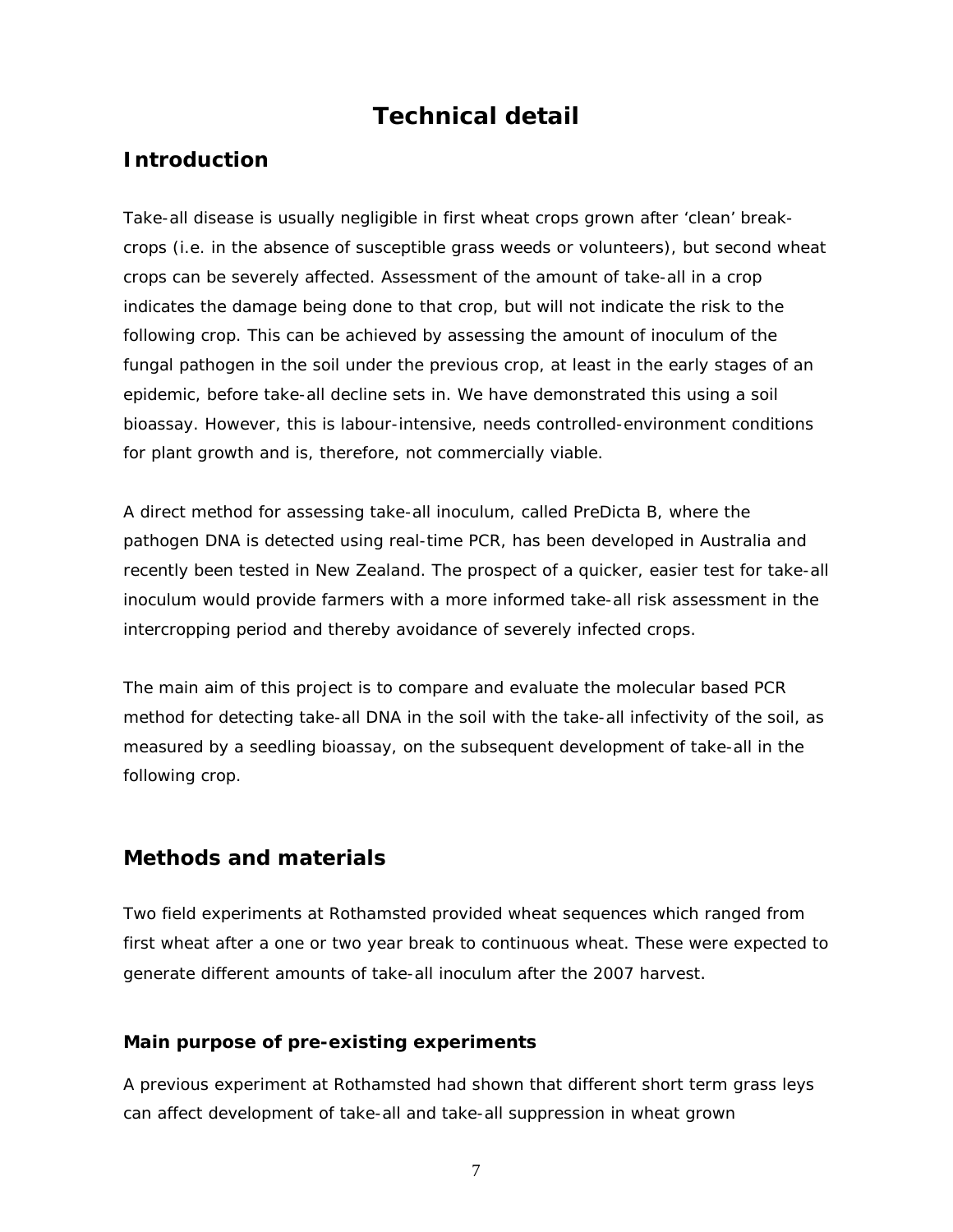subsequently (Gutteridge *et al.,* 2006). Although some perennial grasses are poor at supporting and transmitting take-all, they can allow extremely rapid build-up of takeall subsequently. It is likely that these soils do not encourage antagonists of the takeall fungus. Annual grasses (weeds rather than sown set-aside or ley grasses) which tend to transmit take-all better and, to a varying extent, partially negate the take-all suppressiveness that can begin to develop even under a single wheat crop. Two field experiments were designed to investigate the nature of suppression in more detail.

The first experiment (Rothamsted 1), located on a large relatively flat field, consisted of 23 treatments x four replicates in a random block design, and followed a second wheat crop. In the first preparatory year, plots of ryegrass, cocksfoot, blackgrass and barren brome were established with and without nitrogen in spring. All other plots were either sown to wheat or not (fallow). In the second preparatory year, plots of ryegrass and cocksfoot were either ploughed and sown to wheat or left (2 year ley). The annual grass plots were sown to wheat. Further grass plots were established for each of the four species after either wheat or fallow. In addition, each grass species was sown with wheat after a wheat crop in year 1. Other treatments were a continuous wheat and two year fallow. All plots (92) were ploughed in autumn 2006 and sown to winter wheat cv. Hereward. In Appendix 1, the full plot history of this experiment is given and the 14 treatments selected for the current study are indicated.

The second experiment (Rothamsted 2) situated in the same field but at a distance of approximately 70 meters to the East and on a slight slope, consisted of 8 treatments x 4 replicates in a random block design, also followed a second wheat. Plots of ryegrass, tall fescue and rye brome were grown either as pure stands or with wheat. Other treatments were wheat and fallow. The site was ploughed in autumn 2006 and sown to winter wheat cv. Hereward. The full cropping history and treatment selection are given in Appendix 2.

Recent work at Rothamsted within the WGIN programme has shown that winter wheat varieties can differ in their ability to build up the take-all fungus in the soil when grown as a first wheat crop. A first winter wheat variety trial in Suffolk, where take-all inoculum was likely to develop differentially was also included in the study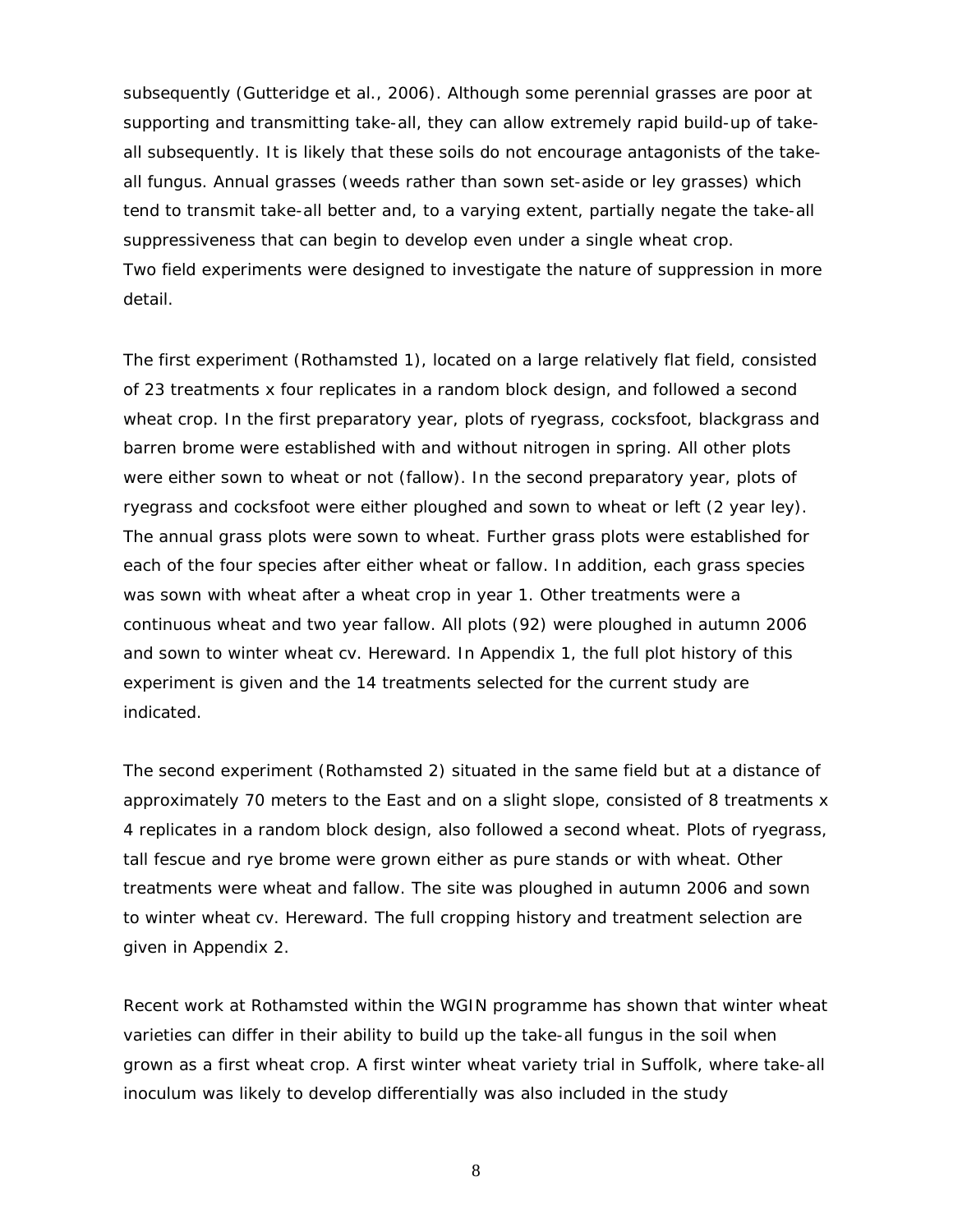(Experiment 3, see appendix 3 for details). The experiment was a first winter wheat crop grown after sugar beet 2005 and Linseed in 2006.

The soil type of the Rothamsted fields were flinty clay loam (Batcombe series), whereas Experiment 3 in Suffolk was on loam over clay (Ashley series).

Soil and stubble samples were taken after harvest from six random points to a depth of approximately 10cm from selected treatments from experiments 1 and 2 (see tables 1 and 2) and from all the varieties in the trial in Suffolk (Experiment 3). Soils were stored at all times in a cold room at 4°c except when being prepared. Soils were crumbled to an even texture and roots from the stubble cut into approximately 1cm pieces. The soil and root pieces were mixed thoroughly and returned to the cold room.

#### **Soil bioassay and DNA preparation**

Moist coarse sand (50cc) was put into 11cm tall plastic drinking cups, previously drilled with four drainage holes, and then 300g of the prepared soil added. Ten wheat seeds cv. Hereward (not treated with fungicides) were placed on the soil surface in each pot and covered with horticultural grit. There were five replicates of each treatment arranged in a randomised block design. Pots were then kept in a growth room with a 16 hour day and  $15/10^{\circ}$ C day / night temperatures. Pots were watered regularly and, after five weeks, roots were washed free of soil and examined for takeall lesions. Total numbers of plants and roots (main axes) and numbers infected were recorded (Slope *et al.,* 1979).

A sub-sample of 500g was taken from each soil and dried in an oven at 40°c for 36 hrs. The soil was allowed to cool before being transferred to a labelled bag and put into a deep freeze at -20°c, following the protocol for export provided by SARDI, Australia. A total of 18 samples were selected from Rothamsted 1 see Table 3, 12 from Rothamsted 2 see Table 4 and 10 from Experiment 3 in Suffolk.

### **Crop sampling**

After soil and stubble sampling the sites containing the Rothamsted experiments 1 and 2 were ploughed on September  $28<sup>th</sup>$  2007 and sown to winter wheat cv. Hereward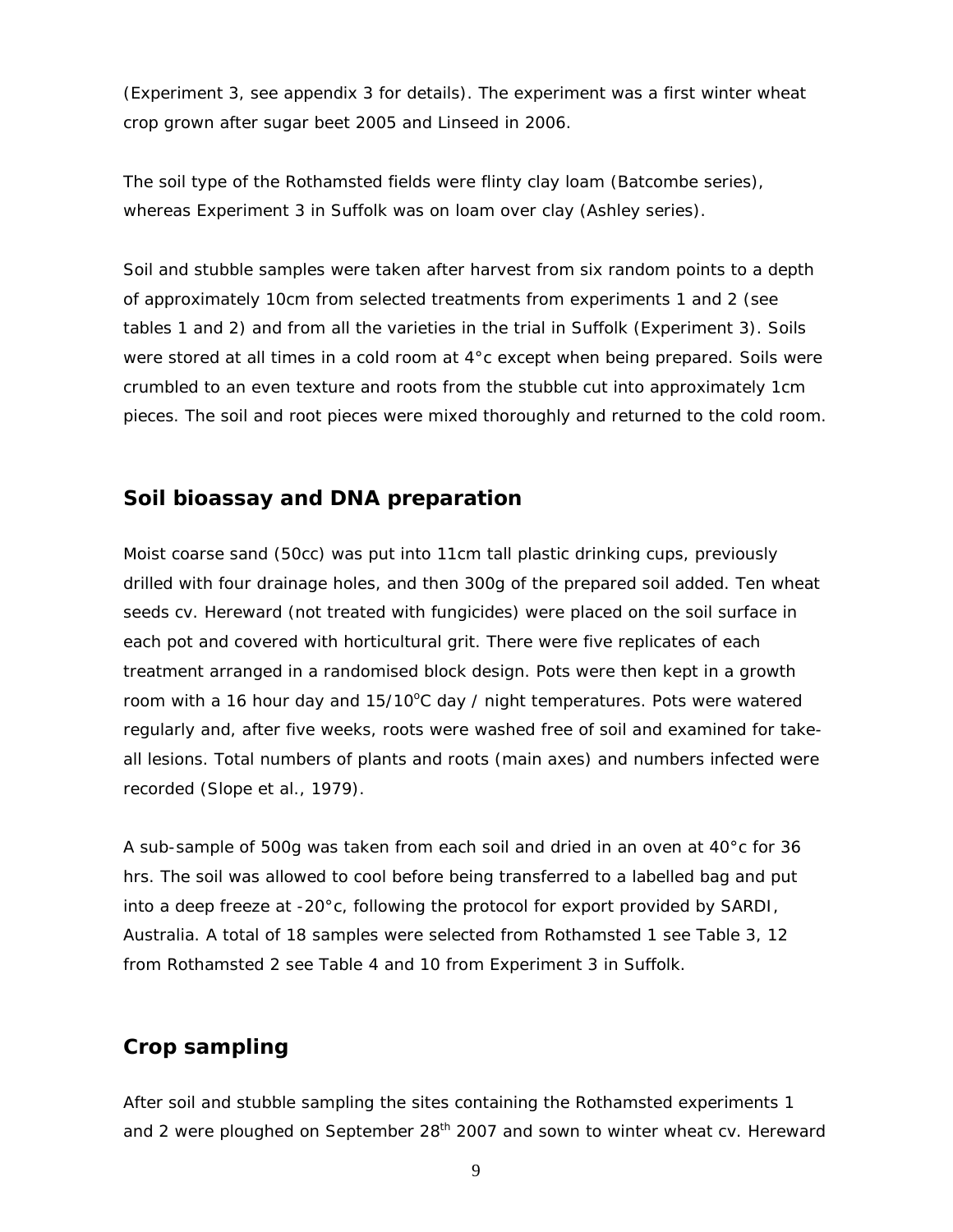on October  $8<sup>th</sup>$  2007. The ploughed furrows were in the opposite direction to the previous year to minimise soil movement. As a further precaution the outer two rows on either side of the plots were treated as discard rows and not sampled. The take-all severity of this following winter wheat crop was used to determine the relationship between (a) take-all infectivity of the soil, as measured by the wheat seedling bioassay, and (b) the take-all DNA of the soil, determined after harvest of the previous crop. Plant samples were only taken from treatments where the take-all infectivity of the soil had been previously determined. On July 16<sup>th</sup> 2008 ten 20cm lengths of row were dug from each plot at random points along two, approximately parallel, zig-zag transects from experiments 1 and 2. The root systems were washed and allowed to dry. These were re-wetted by soaking in water before being assessed. Roots were examined in a white tray containing water and take-all assessed on a 0-5 scale as: absent (0); slight, affecting 1-10% of the root system (1); slight, affecting 11-25% of the root system (2); moderate, affecting 26-50% of the root system (3); moderate, affecting 51-75% of the root system (4); severe, affecting more than 75% of the root system (5). A take-all index on a 0-100 scale was calculated by adding the percentage of plants in each category multiplied by its score value and dividing the total by 5. This procedure differs slightly from others in use but takes account of conditions in which take-all develops in UK crops (Bateman *et al*., 2004; Gutteridge *et al*., 2003). Percentages of plants in the moderate and severe categories, with which yield losses are often most closely associated (Bateman *et al*., 1990), were also determined and analysed.

#### **Results**

The level of take-all inoculum in the soil, as measured by the percentage of roots infected in the bioassay, was determined before samples were sent to SARDI in Australia for DNA analysis. Therefore, a selection of soils was made from each experiment which covered the range of inoculum concentrations found in the bioassay.

In Rothamsted experiment 1 (18 sent samples) and experiment 3 (10 sent samples) located in Suffolk there was a strong positive relationship between the percentage of roots infected in the bioassay and the amount of take-all DNA detected (Figures 1 and 3). However, at the  $2^{nd}$  site Rothamsted 2 (12 sent samples) the correlation was only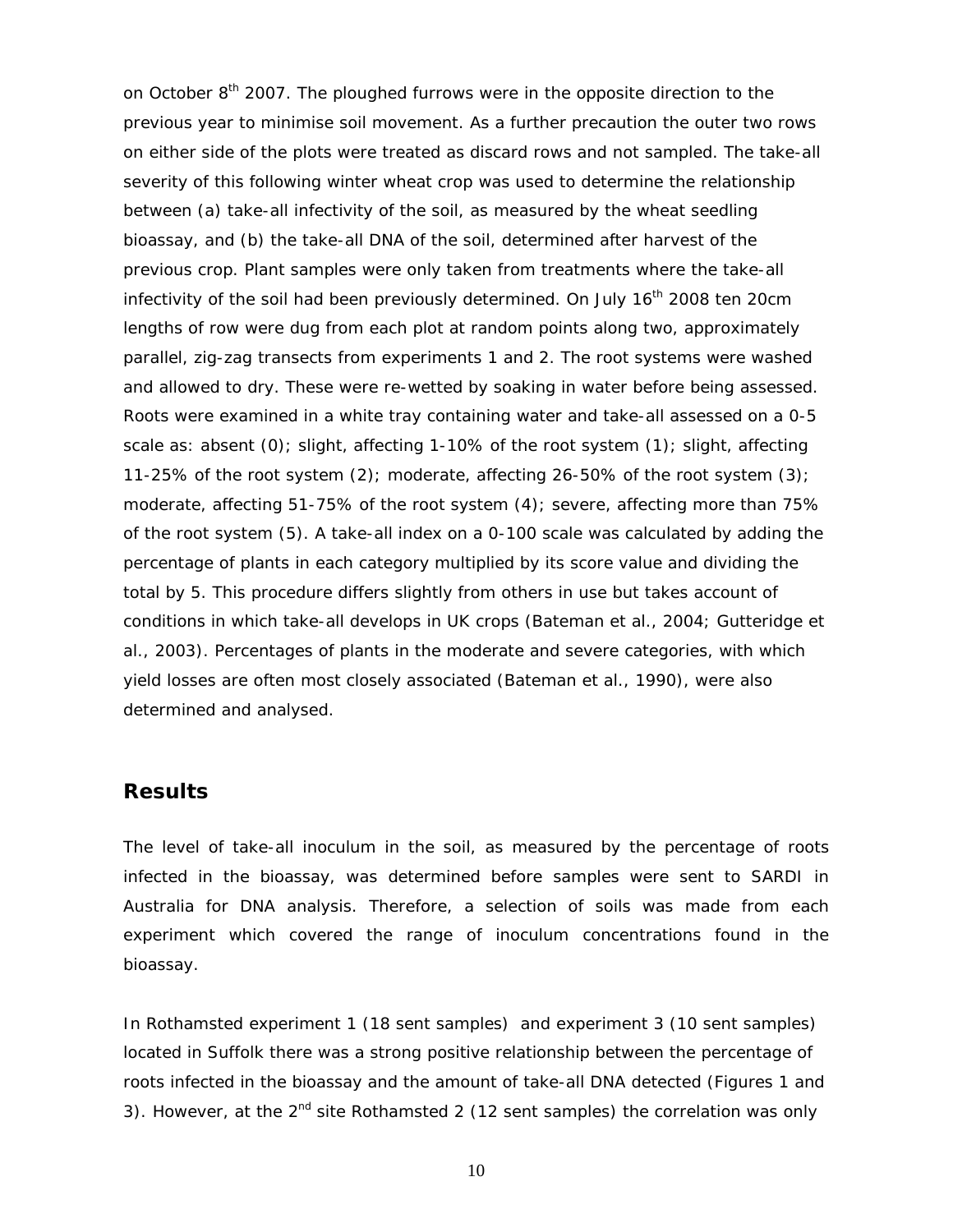modestly positive (Figure 2A). In experiments 1 and 2 at Rothamsted the overall level of disease which developed in the soil bioassay was between 45 and 90% and this was higher than from experiment 3 in Suffolk where the range was 30 to 70% infection. Likewise the take-all DNA levels detected by the PreDicta B test spanned a higher and wider range from both Rothamsted sites, than from the site in Suffolk. Upon close inspection of the data generated for experiment 2, two data points were clear outlier situated well above the predicted relationship. Therefore, these two data points where the take-all DNA value was considerably greater than the level of infection obtained in the soil bioassay were removed and the correlation recalculated. This improved the strength of the overall correlation.

#### **Figure 1 Rothamsted 1 Experiment 1**



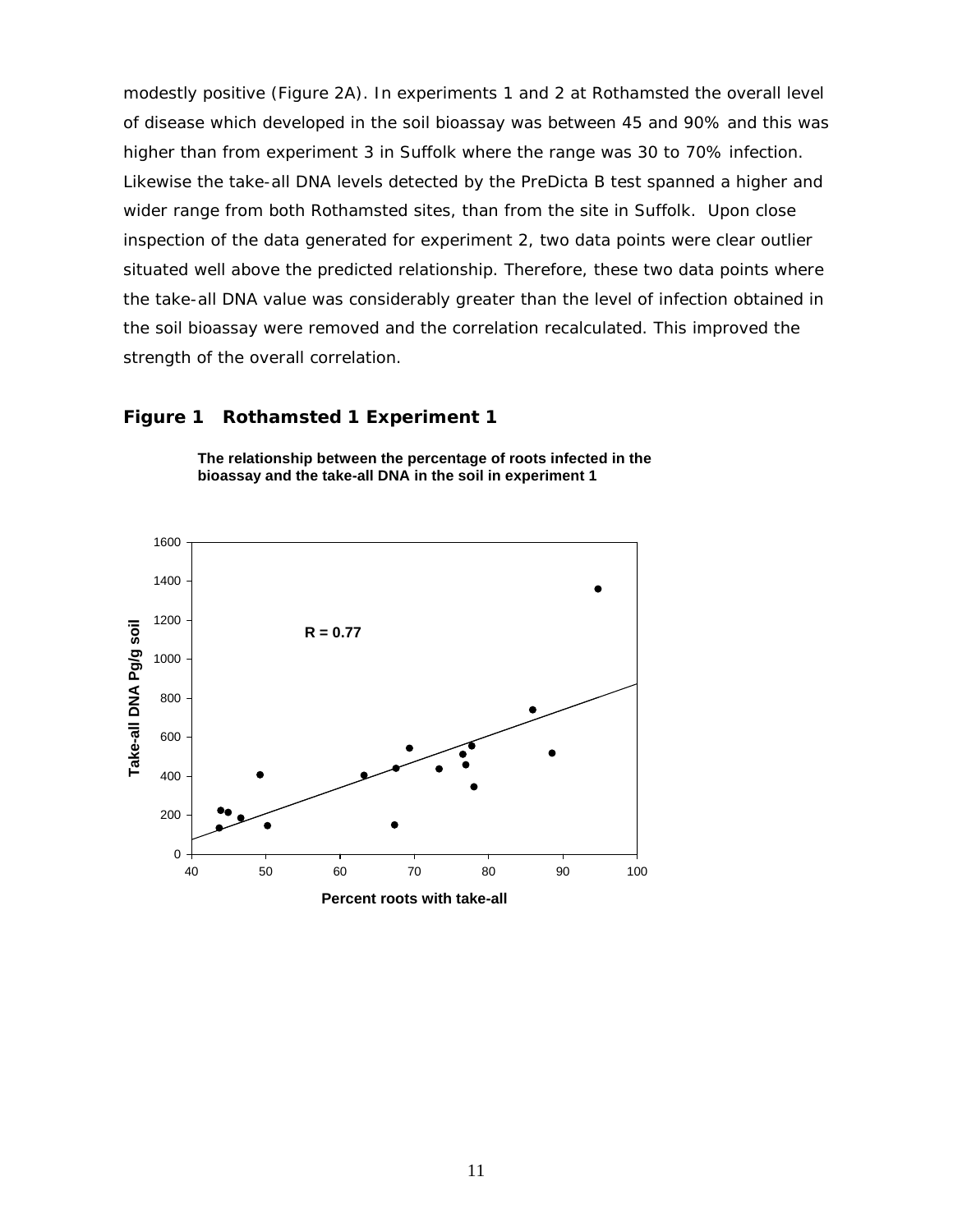#### **Figure 2 A. Rothamsted 2 Experiment 2 – all data included**



**The relationship between the percentage of roots infected in the bioassay and the take-all DNA in the soil in experiment 2**



**Relationship between percentage of roots infected in the bioassay and take-all DNA in the soil experiment 2**

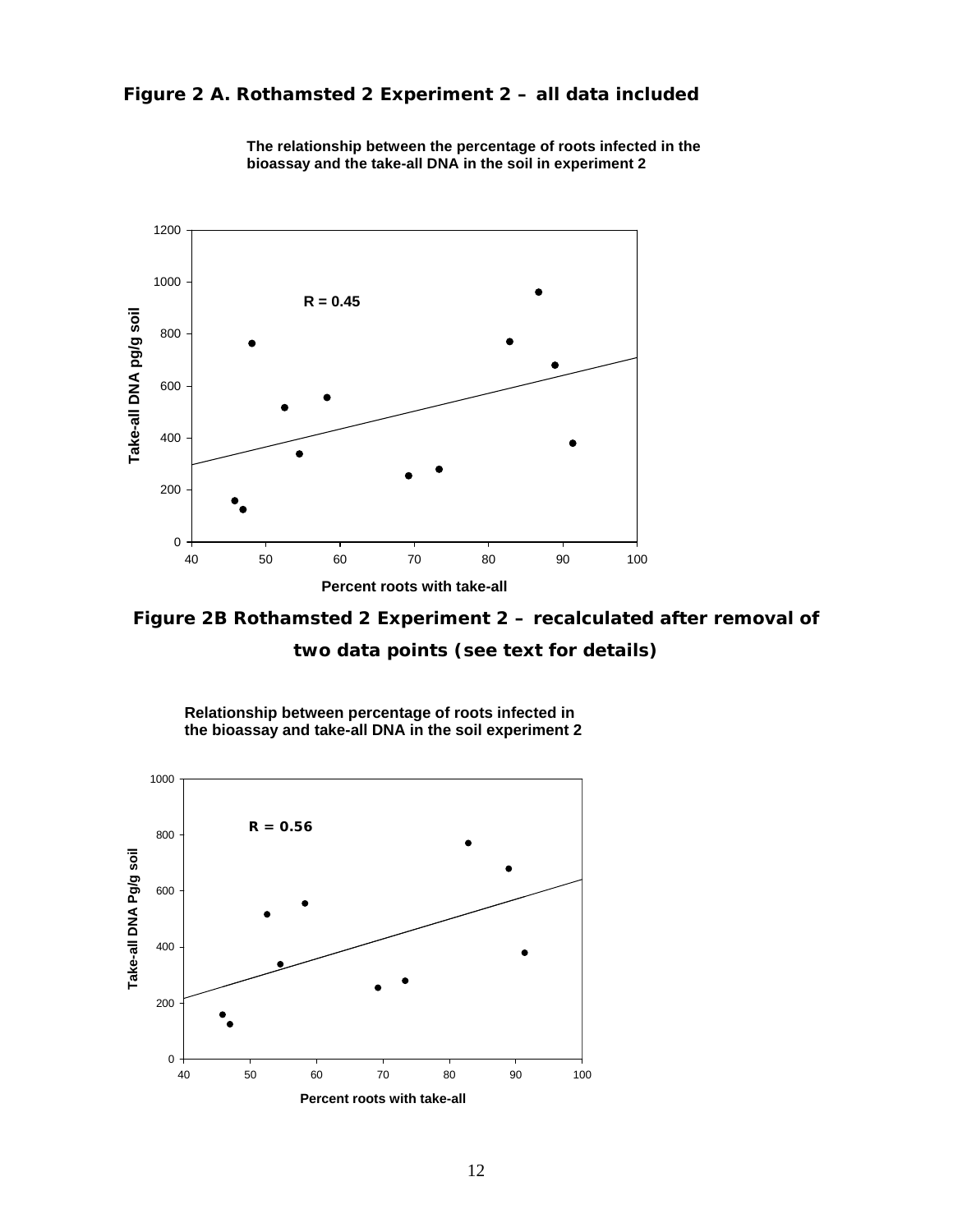#### **Figure 3 Experiment 3 (Suffolk)**





Data for the severity of take-all in the following crop is only available from the two Rothamsted sites. There was a positive relationship at both sites between the bioassay and the percentage of plants with moderate or severe take-all (Figures 4 and 5). However, only in Rothamsted 1 did the take-all DNA correlate well with the disease in the following crop (Figure 6), and this was where a positive relationship with the bioassay also occurred (Figure 1). In the Rothamsted 2 experiment where the relationship between the bioassay and the take-all DNA was modest, the correlation between the take-all DNA and severity of take-all in the following crop was also only modest.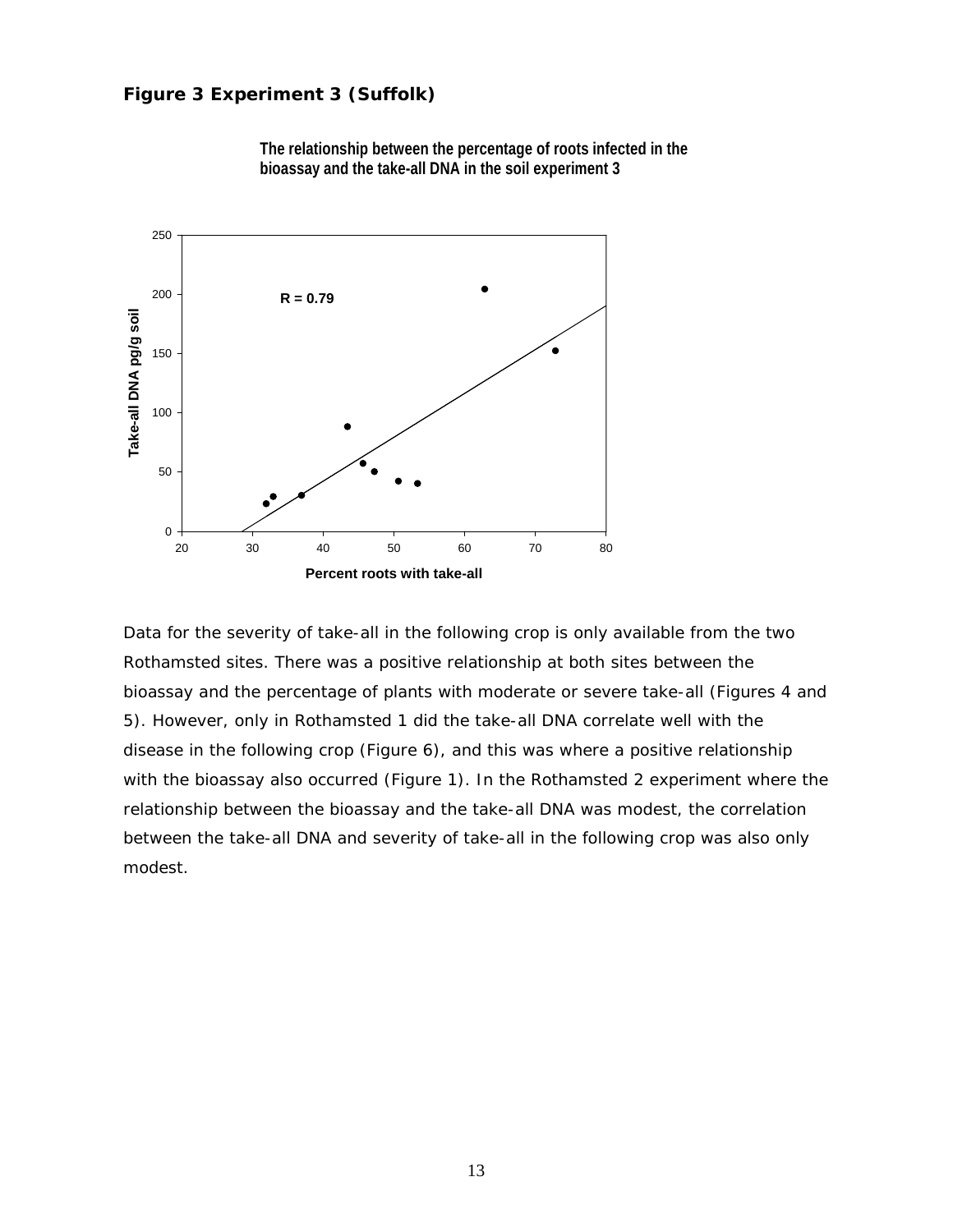

**The relationship between percentage of roots infected in the autumn bioassay and the disease in the following crop in experiment 1**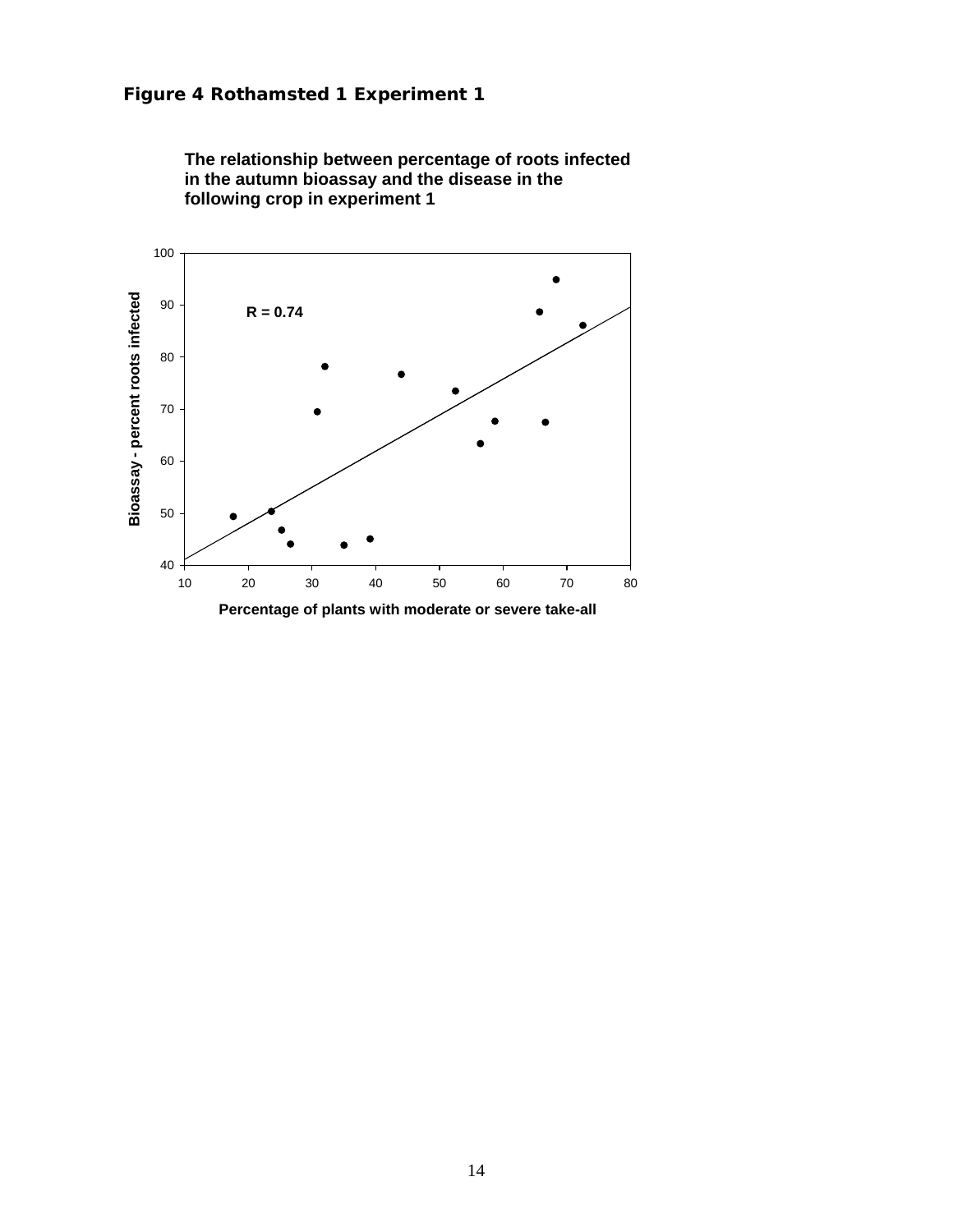

**The relationship between percentage of roots infected in the autumn bioassay and the disease in the following crop in experiment 2**

**Figure 6 Rothamsted 1 Experiment 1** 



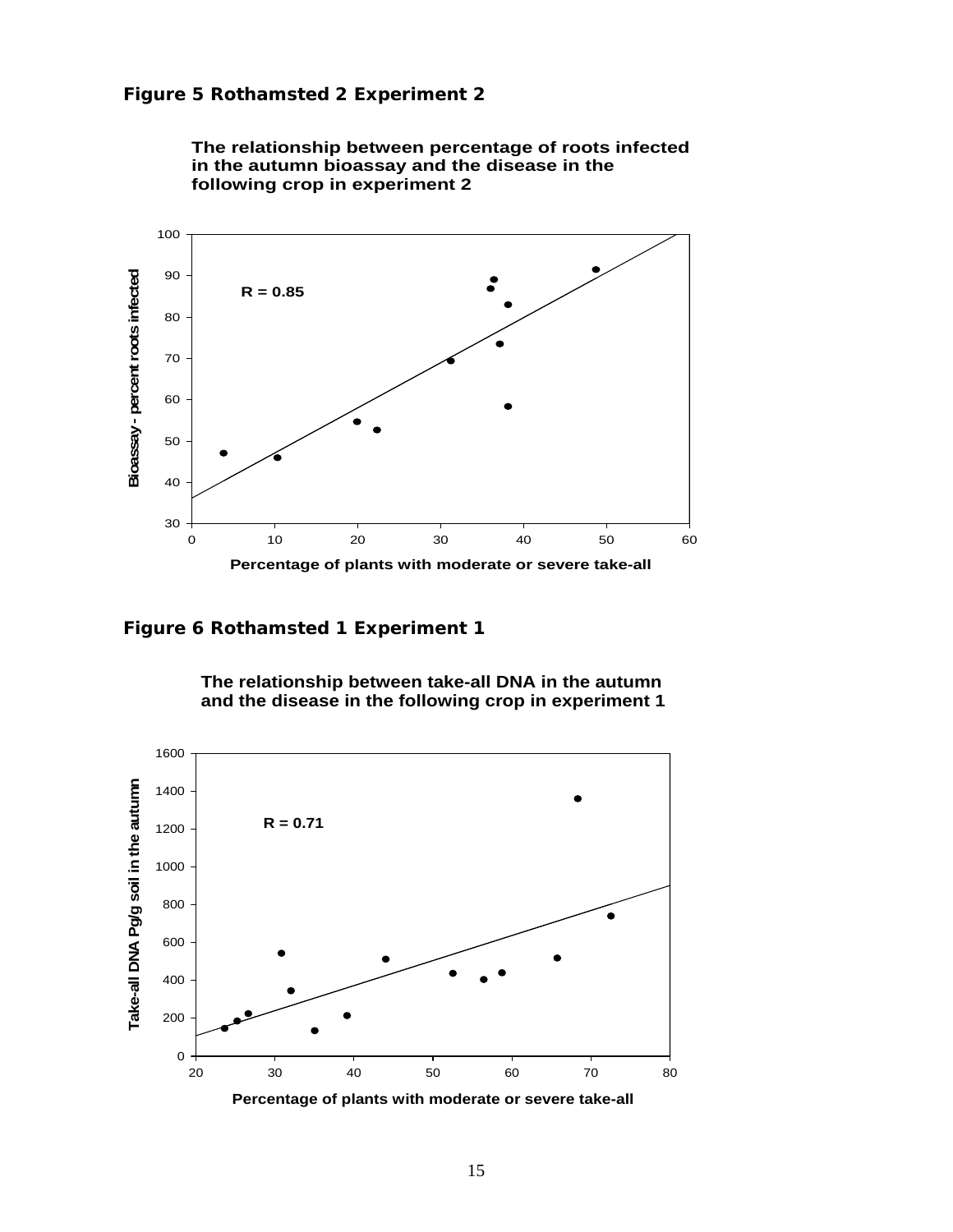



### **Discussion**

The risk of severe take-all occurring in a susceptible crop is dependent on the amount of inoculum present at the time of sowing. A soil core bioassay, taken after harvest and using wheat seedlings as bait plants, has been used at Rothamsted for many years to assess the take-all infectivity of the soil. This often relates to the severity of the disease in a following susceptible crop. This method is not commercially viable due to time and labour constraints. A molecular technique, based on real time PCR, for detecting take-all DNA in the soil has been developed by SARDI in Australia and this project has evaluated its potential use in the UK.

Data from the three experiments showed that take-all DNA detected in the soil correlated well with the percentage of roots infected in the bioassay in two of the experiments but was only modest in the third.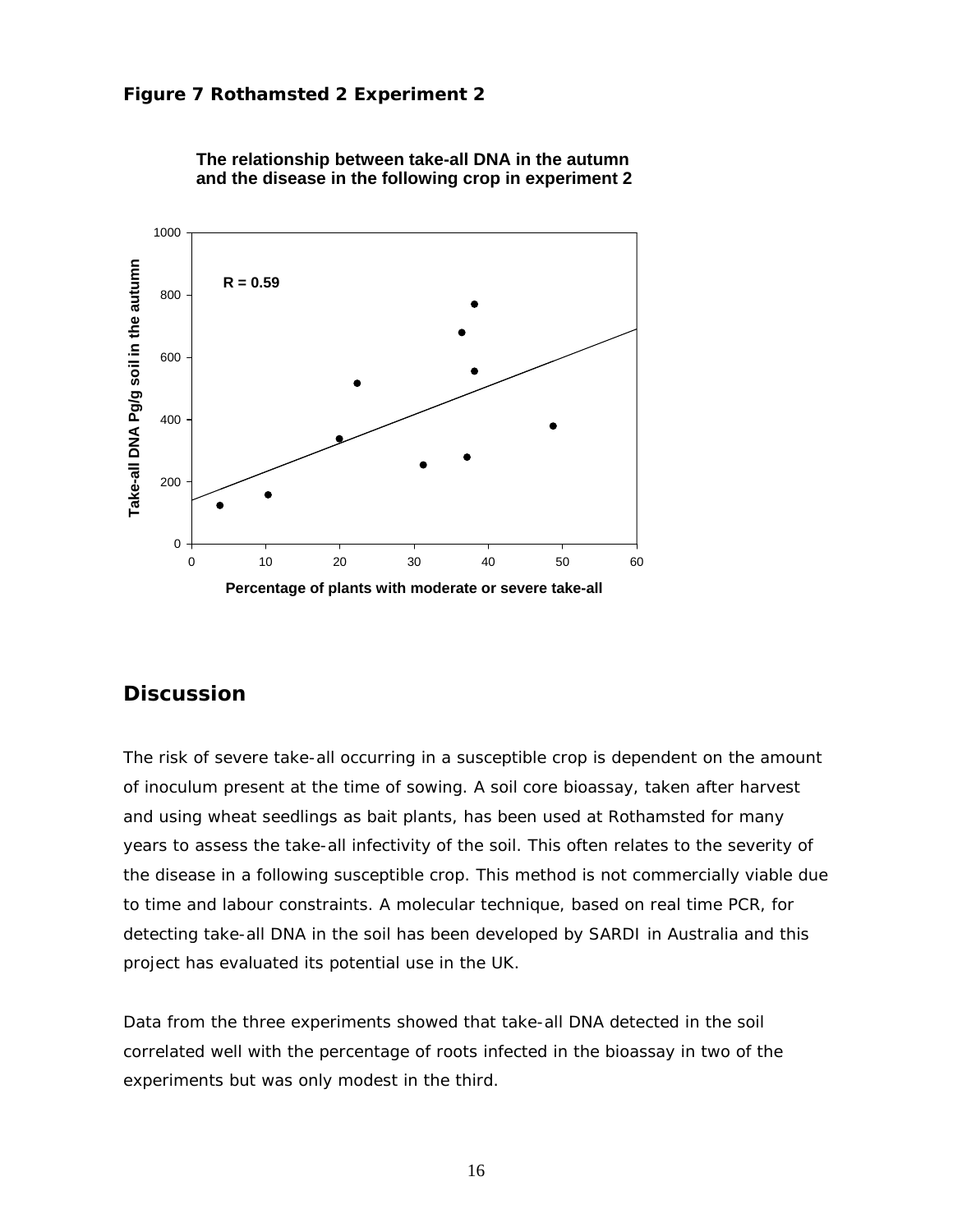Take-all was assessed on plants taken from a following wheat crop from two of the experiments used in this study. The percentage of plants in the moderate and severe categories often relates more closely with yield loss and, hence, the damage done to that crop. A correlation between the percentage of plants in these two categories and the percent roots infected in a bioassay the previous autumn was strongly positive on both occasions. There was a strong positive correlation between take-all DNA detected in the soil the previous autumn and percentage of plants in the moderate and severe categories but only on one occasion. This was in the experiment where there was a relationship between the take-all DNA and the bioassay was high (Experiment 1). In experiment 2 the association between take-all DNA detected in the soil the previous autumn and the percentage of plants in the moderate and severe categories was weaker but positive. Therefore the potential for this molecular assessment of take-all inoculum in the soil to work in the UK is promising.

The data from experiment 2 where the correlation between DNA content in the soil and soil infectivity was only modest was very interesting. Close inspection of the twelve data points, revealed two as obvious outliers, where the DNA content detected was high but the take-all infectivity was far lower. This would suggest that in these two soils there had been a significant amount of take-all fungus present which was either dead or was still alive but now unable to infect wheat roots even under ideal conditions. An examination of the cropping history of each plot also failed to reveal an obvious explanation. Even after removal of the two outlier data points there was still considerable scatter amongst the remainder which suggested that other unknown reason(s) reduced the reliability of the PreDicta B test. Another possible explanation may have been the inter-contamination of the soil samples during the drying process. In order to meet the export requirement to Australia the soils had to be dried at 40°c for a minimum of 24 hours. The drying process followed the standard procedure for drying soils at Rothamsted, where soils are put into open cardboard trays and placed on the shelves in the oven. The oven had a circulating airflow to maintain an even temperature and it is possible that any root debris on the surface, as it dried out and became lighter, could be transferred to other trays. This possible source of contamination was not foreseen and the position of the trays had not been recorded. In order to eliminate this possible source of contamination soils dried for the take-all DNA assessments will in future be done in self contained units.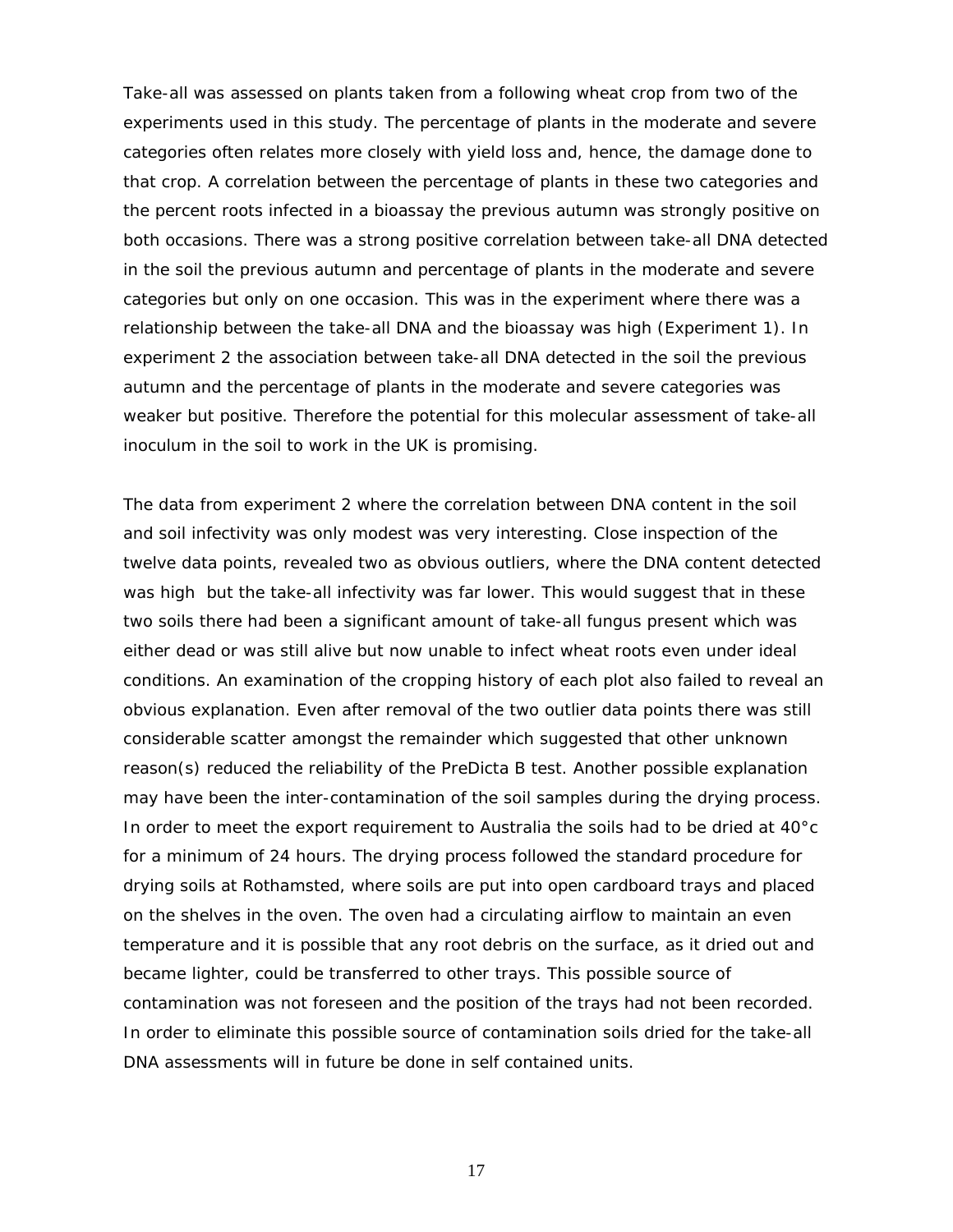This project has shown that the molecular technique for detecting take-all DNA in the soil could offer UK farmers and farm advisors a more accurate field-by-field risk assessment for take-all. This may reduce the number of crops at risk from severe take-all by changing the rotation when high inoculum levels are detected. The wheat crop is already the most profitable crop in the UK rotation. As wheat prices continue to steadily rise farmers will move towards trying to grow wheat in closer cropping sequences where the risks will be greater from take-all.

Further work is required to confirm the predictive value of the molecular method in detailed plot work, on a field scale, on different soil types and after growing a range of wheat cultivars and other crop species. In the case of soil type, preliminary evidence suggest that the PreDicta B test and the sampling method deployed could work as well on loam over clay soil in Suffolk as on the flinty clay loam soil at Rothamsted. These two sites also had very different overall take-all soil inoculum levels and the method clearly worked equally well in both situations.

#### **References**

**Bateman G L, Gutteridge R J, Jenkyn J F. 2004**. Take-all and grain yields in sequences of winter wheat crops testing fluquinconazole seed treatment applied in different combinations of years. *Annals of Applied Biology* **145:** 317-330.

**Gutteridge R J, Bateman G L, Todd A D. 2003**. Variation in the effects of take-all disease on grain yield and quality of winter cereals in field experiments. *Pest Management Science* **59:** 215-224.

**Gutteridge R J, Jenkyn J F, Bateman G L. 2006.** Effects of different cultivated or weed grasses, grown as pure stands or in combination with wheat, on take-all and its suppression in subsequent wheat crops. *Plant Pathology*, **55:** 696-704.

**Slope D B, Prew R D, Gutteridge R J, Etheridge Judith. 1979**. Take-all, *Gaeumannomyces graminis* var. *tritici*, and yield of wheat grown after ley and arable rotations in relation to the occurrence of *Phialophora radicicola* var. *graminicola. Journal of Agricultural Science, Cambridge*. **93:** 377 – 389.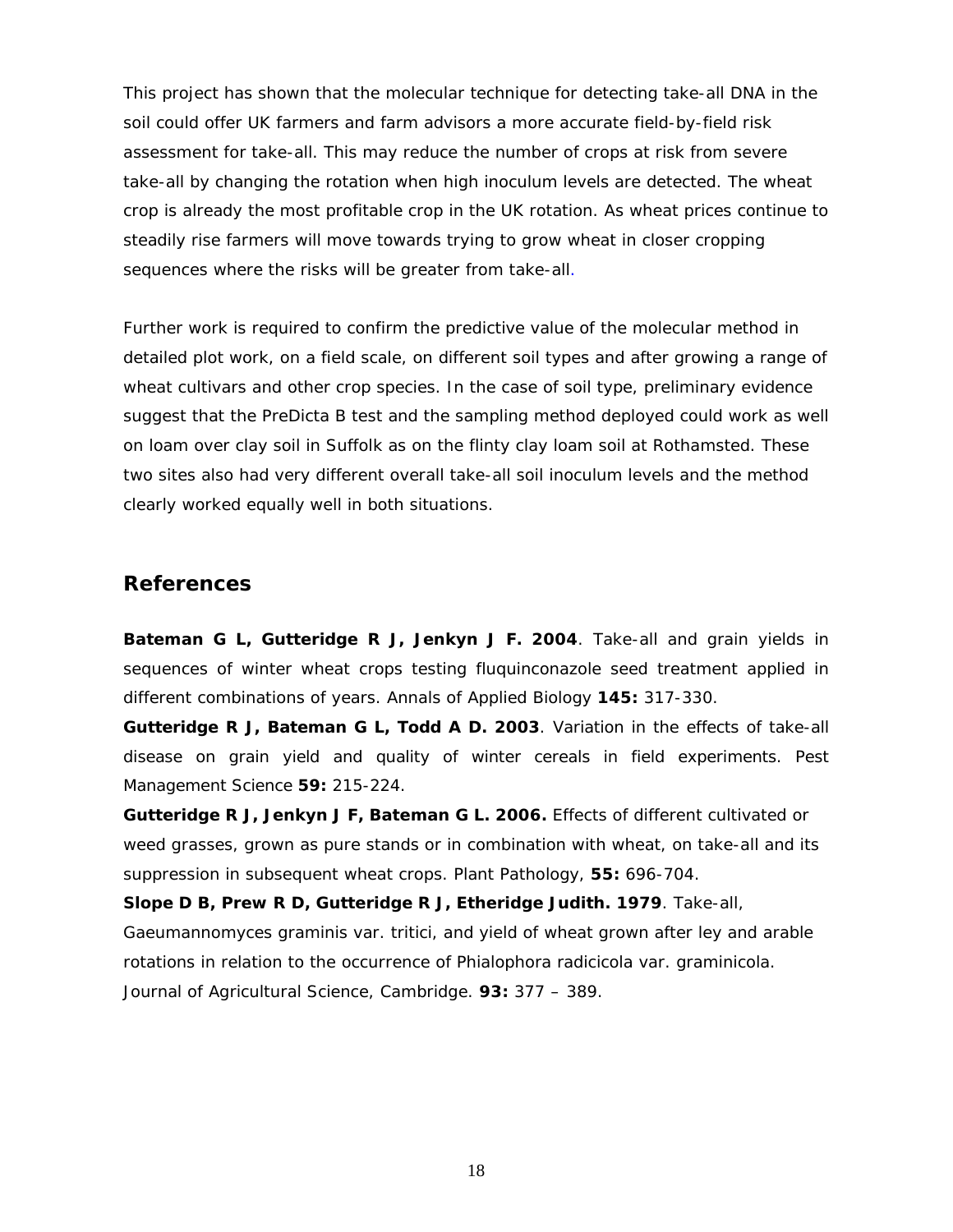## **Appendix**

#### **Experiment 1**

The experiment was on a flinty clay loam soil on Great Knott 11 field on the Rothamsted Experimental Farm and followed winter wheat in 2003 and 2004. Preparatory crops (Table 1) were sown in September 2004 in plots 10m x 3m with a 3m discard (sown to wheat) between plots. The experiment was coded R/CS/625 and consisted of 23 treatments and four replicates arranged in a randomised block design. There were two preparatory years and then the site was sown to winter wheat cv. Hereward in the following two years.

#### **Experiment 2**

The experiment was on a flinty clay loam soil on Great Knott 11 field on the Rothamsted Experimental Farm and followed winter wheat in 2004 and 2005. Preparatory crops (Table 2) were sown in September 2005 in plots 10m x 3m with a 3m discard (sown to wheat) between plots. The experiment was coded R/CS/626 and consisted of 8 treatments and four replicates arranged in a randomised block design. After the preparatory year the site was sown to winter wheat cv. Hereward in the following two years.

#### **Experiment 3**

The experiment was on a loam over clay soil (Ashley series) near Woolpit in Suffolk and followed sugar beet in 2005 and linseed in 2006. The experiment was sown in October 2006 and consisted of 13 different winter wheat varieties sown in long strips across the field. Each strip was divided into twelve to accommodate different fungicide treatments for the control of other diseases.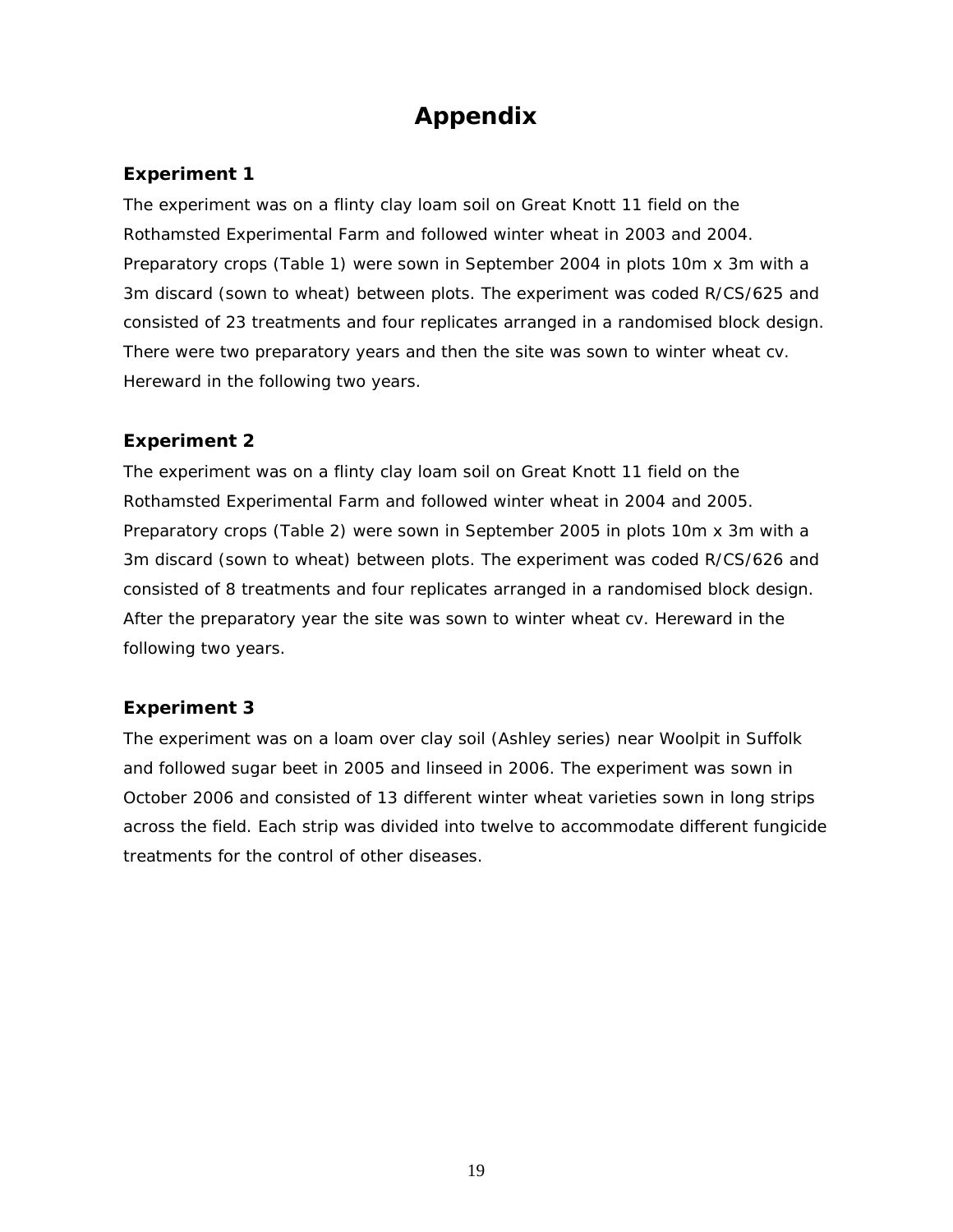Table 1 Experiment 1 Treatments. Samples were taken from the treatment numbers highlighted

| Treatment number        | Preparatory crop 2005 | Preparatory crop 2006  |  |  |
|-------------------------|-----------------------|------------------------|--|--|
| 1                       | Ryegrass + N2         | Ryegrass + N2          |  |  |
| $\overline{\mathbf{2}}$ | Ryegrass + N1         | Ryegrass               |  |  |
| 3                       | Ryegrass + N1         | Wheat                  |  |  |
| $\overline{4}$          | Wheat                 | Ryegrass + wheat       |  |  |
| 5                       | Wheat                 | Ryegrass + N2          |  |  |
| $\overline{6}$          | Wheat                 | Ryegrass               |  |  |
| 7                       | Blackgrass            | Wheat                  |  |  |
| 8                       | Wheat                 | Blackgrass             |  |  |
| 9                       | Fallow                | <b>Blackgrass</b>      |  |  |
| 10                      | Wheat                 | Blackgrass + wheat     |  |  |
| 11                      | Wheat                 | Barren brome $+$ wheat |  |  |
| 12                      | Wheat                 | Barren brome           |  |  |
| 13                      | Fallow                | Barren brome           |  |  |
| 14                      | Barren brome          | Wheat                  |  |  |
| 15                      | Wheat                 | Cocksfoot + Wheat      |  |  |
| 16                      | Wheat                 | Cocksfoot + N2         |  |  |
| 17                      | Wheat                 | Cocksfoot              |  |  |
| 18                      | Cocksfoot + N2        | Cocksfoot + N2         |  |  |
| 19                      | Cocksfoot             | Wheat                  |  |  |
| 20                      | Cocksfoot + N1        | Cocksfoot              |  |  |
| 21                      | Fallow                | Wheat                  |  |  |
| 22                      | Fallow                | Fallow                 |  |  |
| 23                      | Wheat                 | Wheat                  |  |  |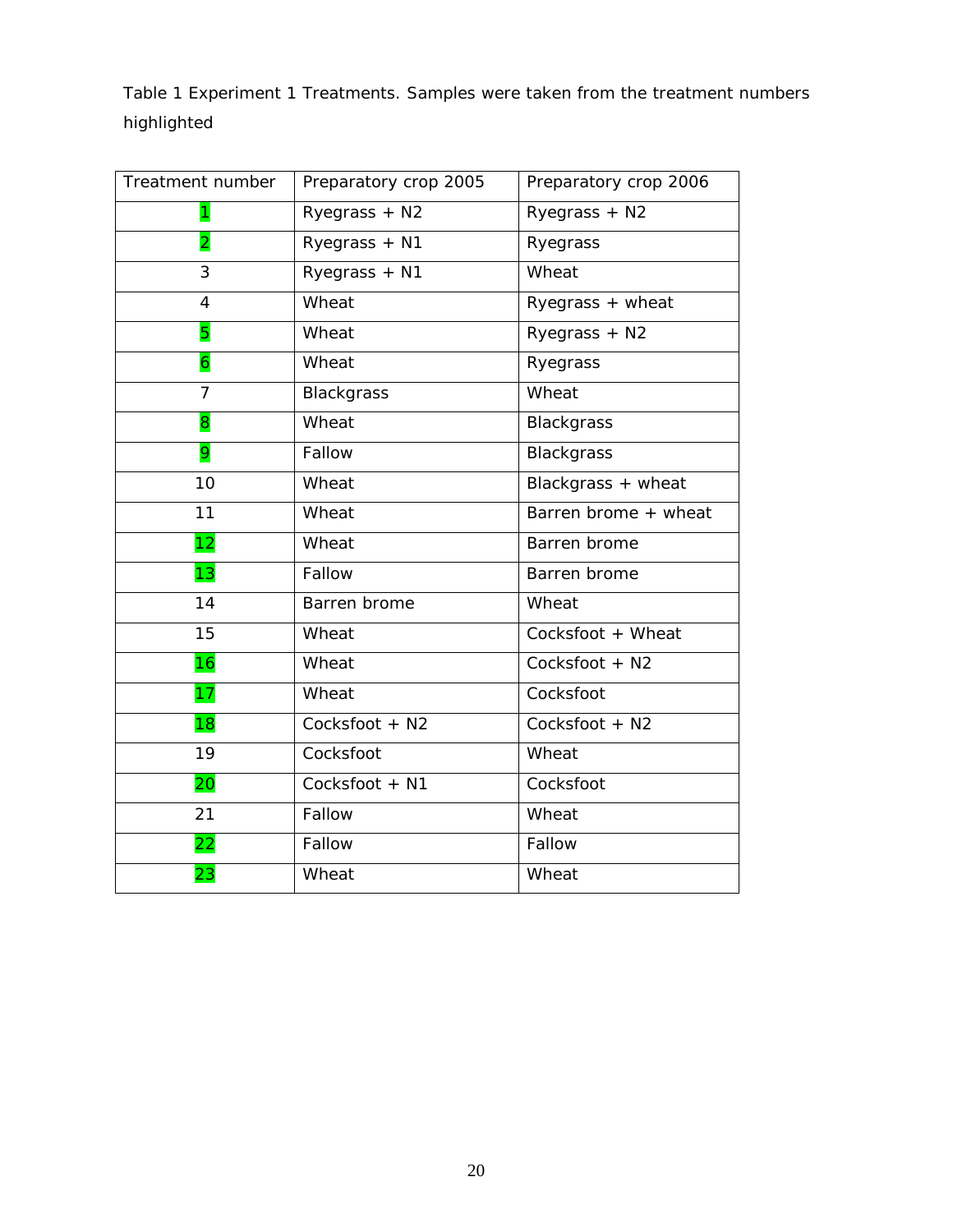Table 2 Experiment 2 Treatments. Samples were taken from the treatment numbers highlighted

| Treatment number | Preparatory crop 2006 |
|------------------|-----------------------|
|                  | Wheat                 |
| 2                | Fallow                |
| 3                | Rye-brome             |
| 4                | Wheat $+$ Rye-brome   |
| 5                | Ryegrass              |
| 6                | Wheat $+$ Ryegrass    |
|                  | Tall fescue           |
| 8                | Wheat + Tall fescue   |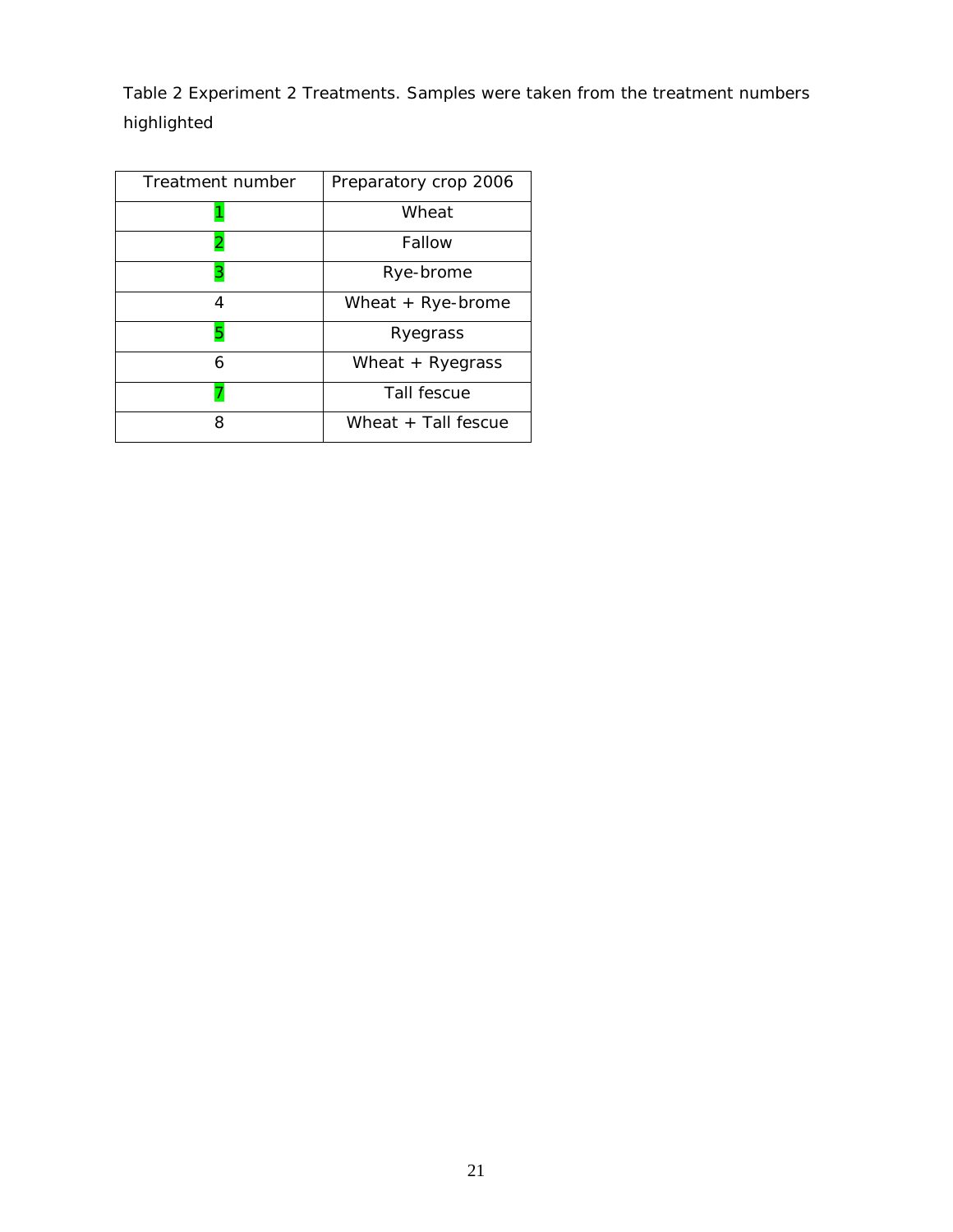Table 3 The percentage of roots infected in the soil bioassay, taken after harvest in 2007, from experiment 1 at Rothamsted. All plots shown and those highlighted were selected for GGT DNA determination.

| Rothamsted 1 Experiment 1 |          |      |          |      |          |      |          |
|---------------------------|----------|------|----------|------|----------|------|----------|
| Plot                      | % roots  | Plot | % roots  | Plot | % roots  | Plot | % roots  |
|                           | infected |      | infected |      | infected |      | Infected |
| $\overline{2}$            | 63.3     | 24   | 84.9     | 47   | 78.2     | 71   | 80.6     |
| 3                         | 67.4     | 25   | 86.5     | 50   | 87.8     | 72   | 90.6     |
| $\overline{4}$            | 70.3     | 27   | 81.1     | 52   | 46.7     | 73   | 72.9     |
| 5                         | 81.0     | 31   | 43.9     | 53   | 73.8     | 74   | 75.1     |
| 8                         | 49.5     | 32   | 80.0     | 54   | 75.0     | 75   | 44.0     |
| 9                         | 74.0     | 33   | 67.6     | 56   | 87.8     | 76   | 76.7     |
| 10                        | 45.0     | 34   | 76.6     | 57   | 77.8     | 77   | 83.5     |
| 11                        | 79.9     | 35   | 76.1     | 58   | 84.0     | 79   | 78.1     |
| 15                        | 43.8     | 37   | 87.6     | 60   | 69.4     | 80   | 72.3     |
| 16                        | 67.7     | 38   | 86.0     | 62   | 70.4     | 83   | 79.8     |
| 20                        | 79.4     | 40   | 88.6     | 63   | 77.0     | 85   | 85.1     |
| 21                        | 73.3     | 42   | 79.0     | 65   | 70.0     | 88   | 84.8     |
| 22                        | 94.8     | 43   | 49.3     | 66   | 73.4     | 91   | 81.5     |
| 23                        | 59.1     | 46   | 50.3     | 68   | 66.7     | 92   | 80.1     |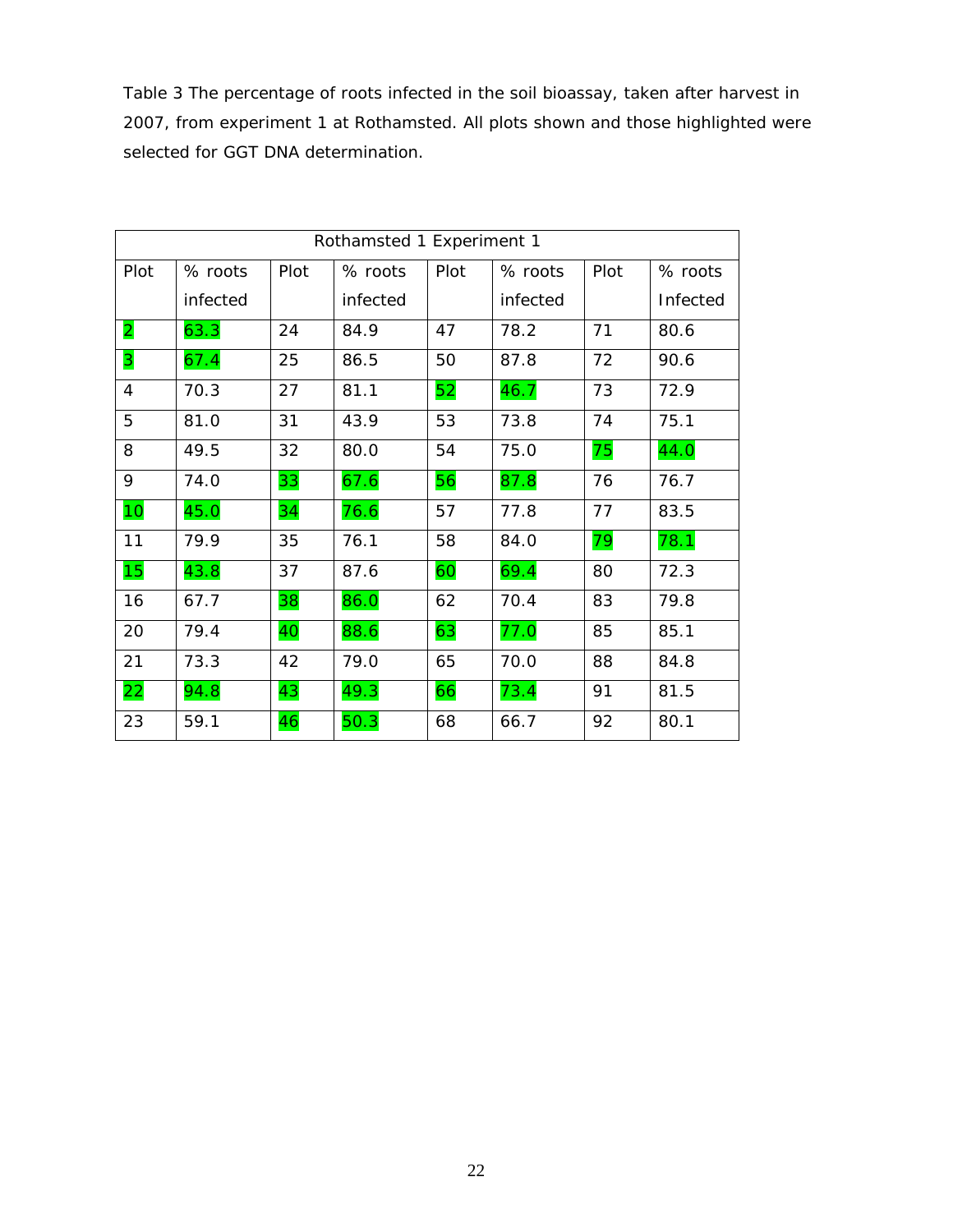Table 4 The percentage of roots infected in the soil bioassay, taken after harvest in 2007, from experiment 2 at Rothamsted. All plots shown and those highlighted were selected for GGT DNA determination.

| Rothamsted 2 Experiment 2 |                |    |          |      |          |      |          |
|---------------------------|----------------|----|----------|------|----------|------|----------|
| Plot                      | % roots   Plot |    | % roots  | Plot | % roots  | Plot | % roots  |
|                           | infected       |    | infected |      | infected |      | infected |
|                           | 52.6           | 10 | 69.3     | 18   | 89.0     | 26   | 84.5     |
| 3                         | 76.7           | 11 | 52.9     | 21   | 82.9     | 27   | 58.3     |
| 5                         | 45.9           | 13 | 73.4     | 22   | 51.0     | 28   | 86.8     |
|                           | 47.0           | 14 | 56.0     | 23   | 91.4     | 31   | 48.2     |
| 8                         | 78.9           | 16 | 47.3     | 24   | 88.5     | 32   | 54.6     |